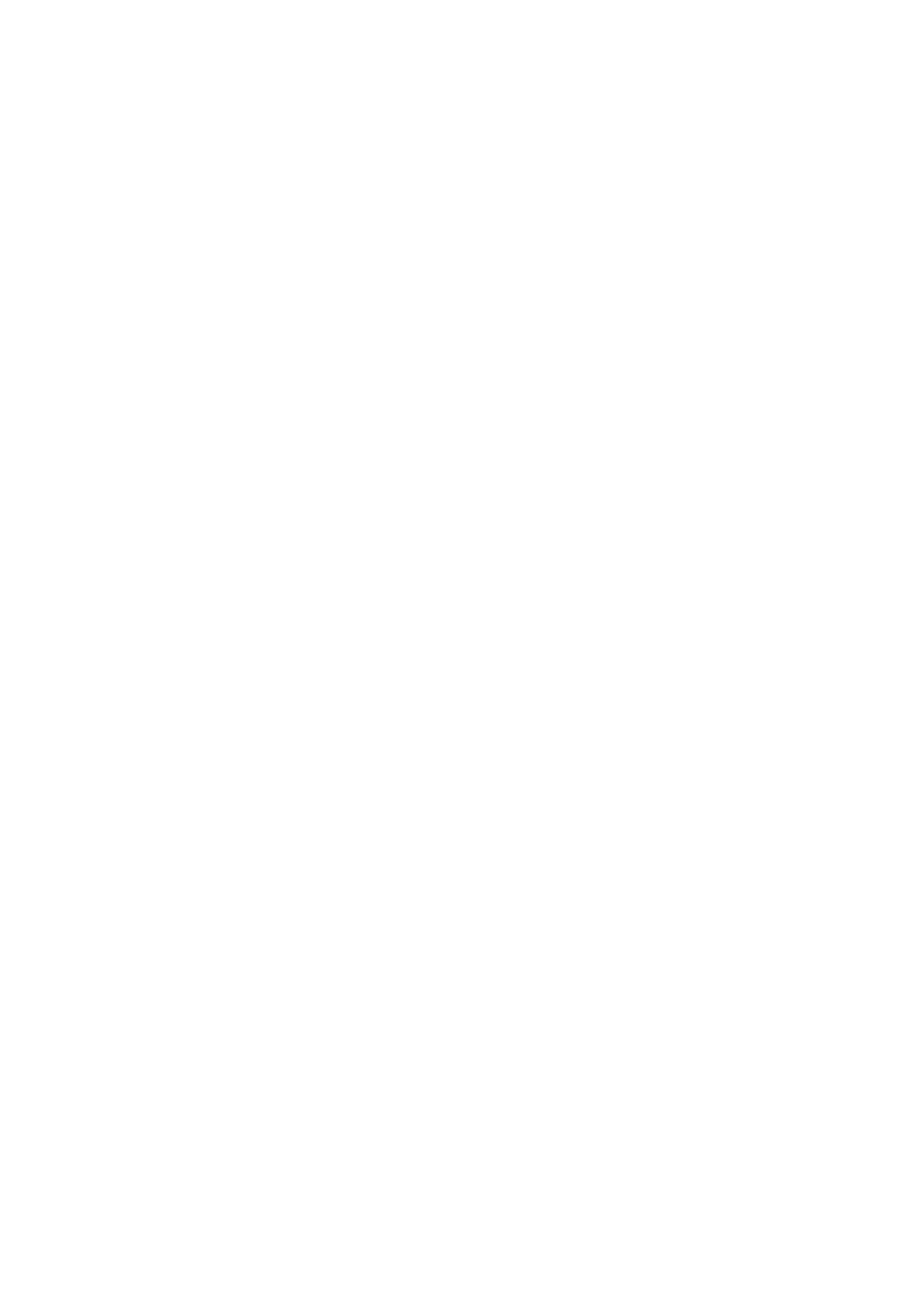## **EUROPEAN UNIVERSITY INSTITUTE DEPARTMENT OF ECONOMICS**

*Deep Habits and the Dynamic Effects of Monetary Policy* 

**MORTEN O. RAVN, STEPHANIE SCHMITT-GROHÉ, MARTÍN URIBE**

**and**

**LENNO UUSKULA**

EUI Working Paper **ECO** 2008/40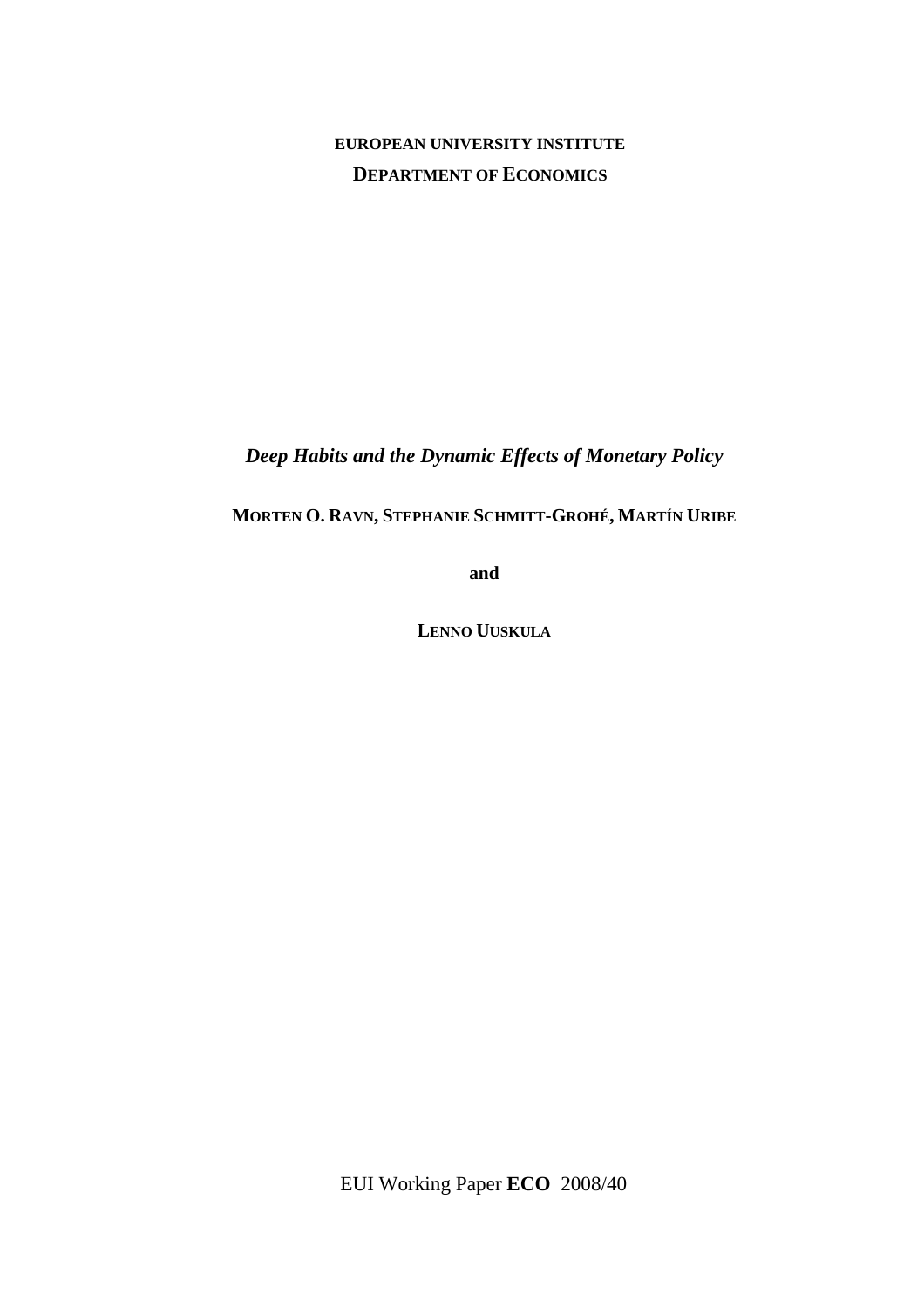This text may be downloaded for personal research purposes only. Any additional reproduction for other purposes, whether in hard copy or electronically, requires the consent of the author(s), editor(s). If cited or quoted, reference should be made to the full name of the author(s), editor(s), the title, the working paper or other series, the year, and the publisher.

The author(s)/editor(s) should inform the Economics Department of the EUI if the paper is to be published elsewhere, and should also assume responsibility for any consequent obligation(s).

ISSN 1725-6704

© 2008 Morten O. Ravn, Stephanie Schmitt-Grohé, Martín Uribe and Lenno Uuskula

Printed in Italy European University Institute Badia Fiesolana I – 50014 San Domenico di Fiesole (FI) Italy

> http://www.eui.eu/ http://cadmus.eui.eu/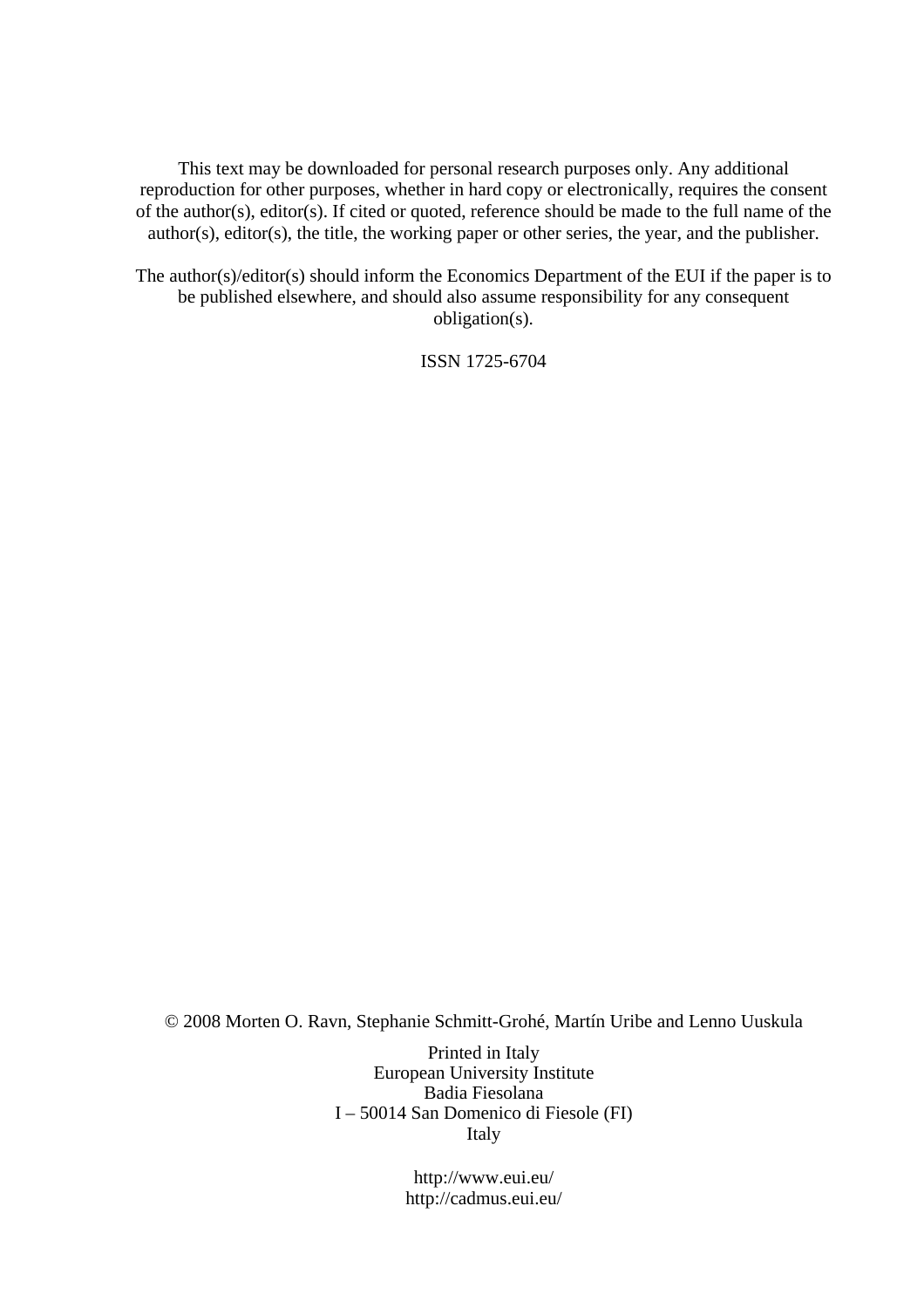# Deep Habits and the Dynamic Effects of Monetary Policy Shocks

Morten O. Ravn<sup>1,2</sup><sup>†</sup>, Stephanie Schmitt-Grohė<sup>2,3,4</sup>, Martín Uribe<sup>3,4</sup>, and Lenno Uuskula<sup>1</sup> European University Institute<sup>1</sup>, CEPR<sup>2</sup>, Columbia University<sup>3</sup>, NBER<sup>4</sup>

November 2008

#### Abstract

This paper introduces deep habits into a sticky-price sticky-wage economy and asks whether the countercyclical markup movements induced by deep habits is helpful for accounting for the dynamic effects of monetary policy shocks. We find that this is the case: When allowing for deep habits, the model can account very precisely for the persistent impact of monetary policy shocks on aggregate consumption and for the impact on inflation that other models have hard a time explaining. In particular, the model can account both for the price puzzle and for inflation persistence. We also show that the deep habits mechanism and nominal rigidities are complementary: The deep habits model can account for the dynamic effects of monetary policy shock at low to moderate levels of nominal rigidities. We show that the results are stable over time and are not caused by monetary policy changes.

Keywords: deep habits, monetary policy, price puzzle, inflation persistence, countercyclical markups

JEL classifications: E21, E31, E32, E52

This paper was prepared for the 2008 CEPR/NBER RIETI conference in Tokyo.

<sup>†</sup>Corresponding author. Address: Department of Economics, European University Institute, Villa San Paolo, via della Piazzola 43, Florence FI-50133, Italy. Email: morten.ravn@eui.eu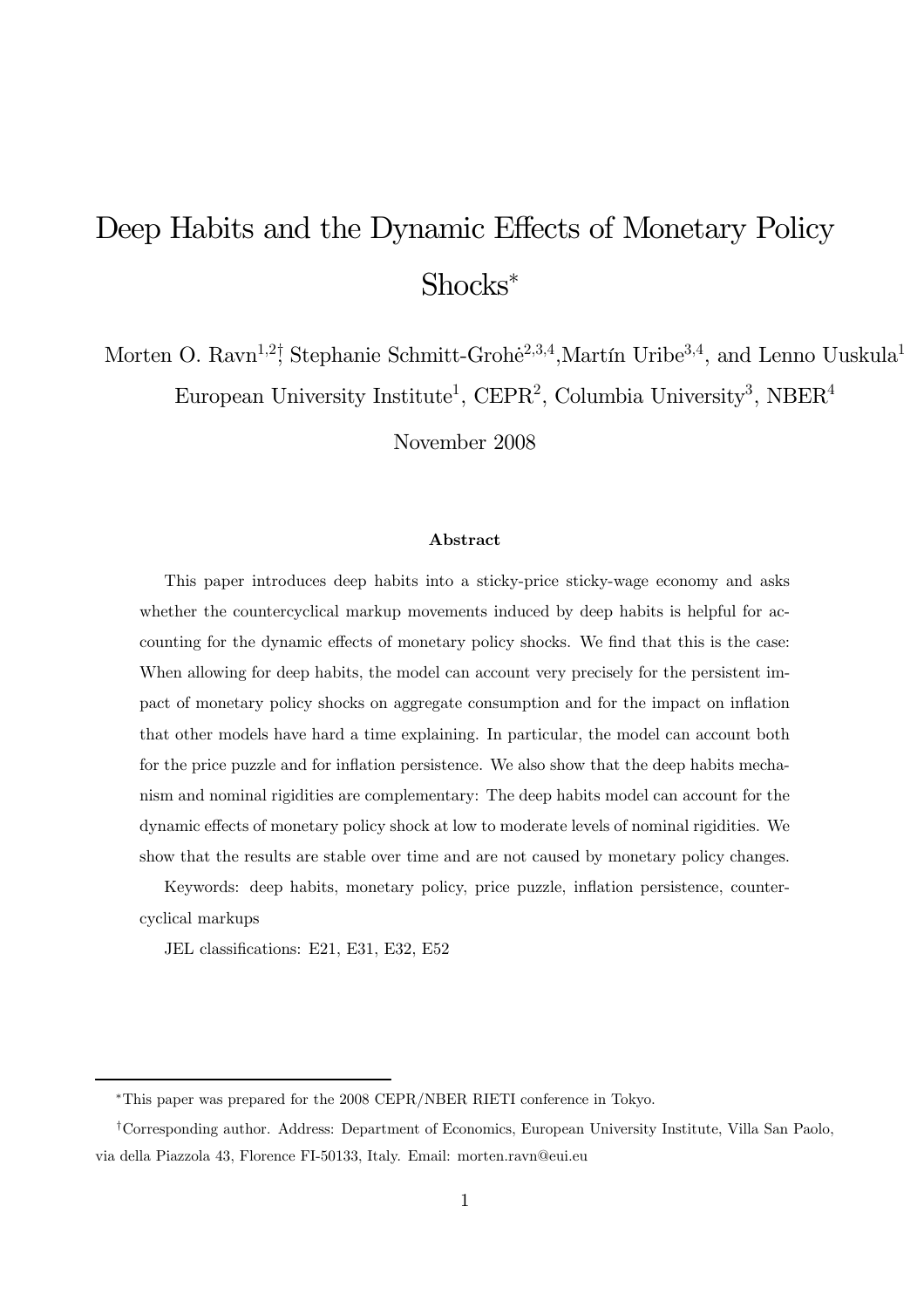## 1 Introduction

A large number of papers have studied the dynamic impact of monetary policy shocks using vector autoregression based methods. This literature has demonstrated that monetary policy shocks are associated with persistent effects on output and its components but also that the dynamic effects on inflation are associated with two puzzles: The "inflation persistence puzzle" (a slow and delayed rise in inflation in response to an expansionary monetary policy shock) and the "price puzzle" (a temporary drop in the price level after an expansionary monetary policy shock). These latter two findings are termed as puzzles because they appear contrary to conventional monetary wisdom. This paper examines whether a model of countercyclical markups is helpful for understanding these and other features of the dynamic effects of monetary policy shocks. We extend a standard sticky-price sticky-wage model with goods-specific ("deep") habits in which firms engage in dynamic pricing even in the absence of nominal rigidities. We find that this model can provide a very precise account of the dynamic effects of monetary policy shocks.

In its simplest version, the standard new Keynesian model gives rise to the "New Keynesian Phillips" curve which relates current inflation to current marginal costs and to future expected inflation. The purely forward looking feature of this relationship implies that it cannot account for inflation persistence.<sup>1</sup> A large number of papers have addressed this issue by introducing features that either give rise to persistent movements in marginal costs or that introduce backward looking features into the relationship between current inflation and marginal costs. Galí and Gertler (1999) examine the impact of allowing for backward looking price setters. The presence of such backward looking price setters introduces a lagged inflation term in the new Keynesian Phillips curve and therefore helps explaining the sluggish adjustment of inflation to monetary policy shocks. Fuhrer and Moore (1995) introduce a relative contracting model in which workers care about the past real wages of other workers and show that this may help explain sluggish inflation adjustments to monetary policy shocks.2 More directly, Erceg, Henderson and Levin

<sup>&</sup>lt;sup>1</sup>This result holds in Calvo style sticky price models and in models where there are costs of changing prices. Chari, Kehoe and McGrattan, 2000, show that the same result also holds in Taylor type staggered contracts models.

<sup>2</sup>Holden and Driscoll (2003) challenge the results of Fuhrer and Moore (1995) on the grounds that the relative contracting model assumes that workers care about past not current relative real wages. They show that when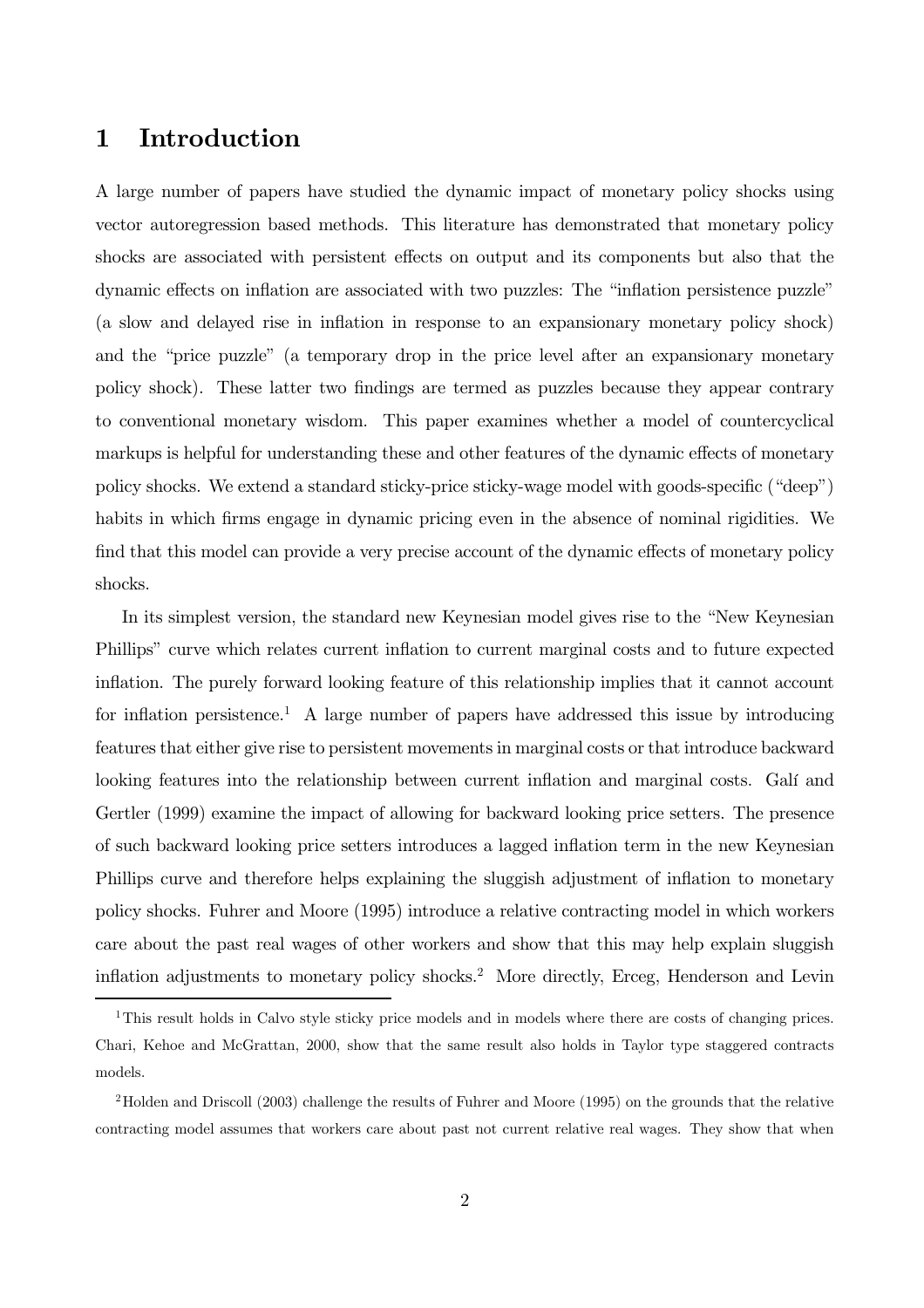(2000) assume that nominal wages as well as prices adjust sluggishly. While these authors do not explicitly address the inflation persistence puzzle, other authors have shown that the combination of sticky prices and sticky wages may be helpful for explaining inflation persistence, see e.g. Christiano, Eichenbaum and Evans (2005), Rabanal and Rubio-Ramirez (2003), or Smets and Wouters (2003). There has been less theoretical work on the price puzzle an exception being Catelnuovo and Surico (2008) who propose a monetary model in which passive policy gives rise to indeterminacy. When the equilibrium is indeterminate, inflation expectations become very persistent and implies that a structural VAR will (wrongly) lead one to conclude that expansionary monetary policy shocks give rise to a drop in the price level.

We focus instead upon goods market features. We study a monetary model in which it is costly for producers to change prices and for labor unions to change nominal wages. We introduce into this environment the deep habit mechanism proposed in Ravn, Schmitt-Grohe and Uribe (2006). The deep habits model assumes that households are subject to keeping up with the Joneses at the level of individual goods varieties. This feature implies, in the fashion of customer markets models, that the demand function facing producers depends on past sales. This features leads to time variation in optimal markups for two reasons. First, variations in aggregate demand affect the price elasticity of demand facing producers. An increase in current aggregate demand increases the price elasticity and therefore leads producers to set lower markups. Secondly, when setting prices today, producers need to be forward looking and a producer that expects high future demand will have an incentive to lower prices today in order to attract more future demand. In this sense, this model gives rise to a countercyclical markup. In other papers we have shown that this mechanism is helpful for understanding the impact of technology shocks and of government spending shocks (see Ravn, Schmitt-Grohe and Uribe, 2006, 2008). The countercyclicality of the markup is the key reason why the deep habits model may be an interesting model in which to consider the dynamic effects of monetary policy.

In order to evaluate this issue we first estimate a VAR on post-war U.S. data and derive the impact of a monetary policy shock using standard identifying assumptions. We study a low-dimensional VAR that consists of aggregate consumption, the CPI inflation rate, the federal funds rate, and the commodity price index. We include the commodity price index in the VAR

workers care about other workers' current real wages, the model has no inflation persistence in the sense that the Phillips curve is entirely forward looking.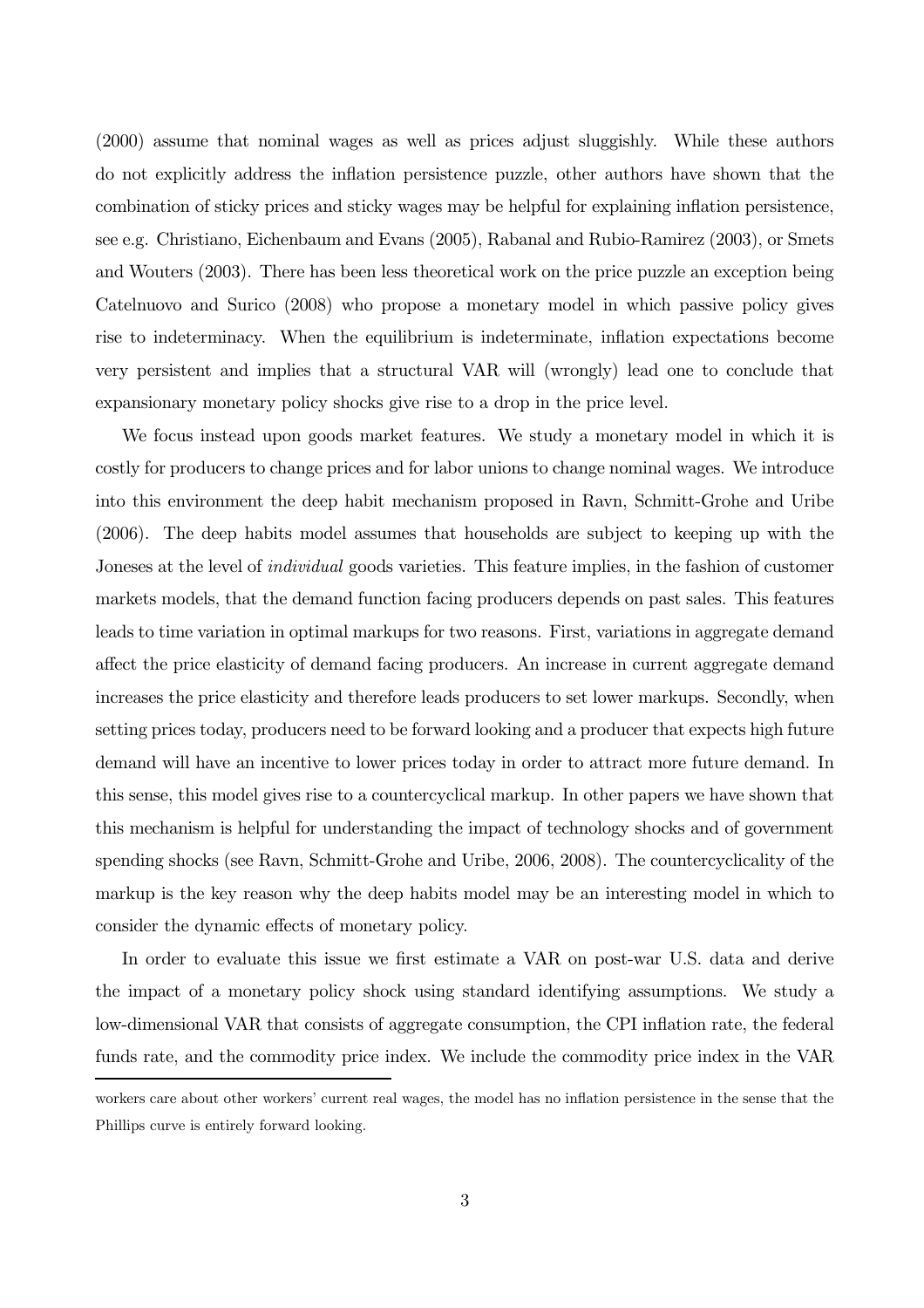in order not to bias our results towards the existence of a price puzzle.3 Monetary policy shocks are identified assuming that a monetary policy shock has no within-quarter impact on output and inflation, a standard assumption in this literature. The VAR measurement of the dynamic effects of a monetary policy shock conforms with the conventional wisdom regarding inflation persistence and the price puzzle. We find that the price level drops for 2 quarters after an expansionary monetary policy shock and that the maximum increase in inflation appears as late as 3 years after the initial expansion of monetary policy. These results are completely in line with results from much higher dimensional VARs, see e.g. Christiano, Eichenbaum and Evans (2005). We also find that aggregate consumption increases persistently and in a hump-shaped manner in response to an expansionary monetary policy shock.

We estimate key parameters of the model using a limited information approach and compare the results to two alternative economies. The first alternative economy replaces the deep habits mechanism with a standard aggregate habit model. The second alternative economy corresponds to the standard new Keynesian model that abstracts from habits. We find that the model with deep habits provides a superior fit to the identified dynamic effects of monetary policy shocks. In particular, this model can account simultaneously for the persistent impact of monetary policy shocks on consumption, for the price puzzle, and for inflation persistence. Moreover, the estimates of the extent of nominal rigidities are significantly lower in the deep habits economy than in the economy with aggregate habits. The standard aggregate habit model in contrast can account for neither the price puzzle nor fully for inflation persistence. The model without any habits can account for the price puzzle but only by relying on absurd implications for the extent of price rigidity and odd monetary policy reaction functions.

We show that the key reason for the ability of the deep habits model to account for the impact of monetary policy shocks is due to a complementarity between nominal rigidities and the customer markets feature of the model. In response to an expansionary monetary policy shock, the presence of nominal rigidities implies that aggregate consumption increases. In the deep habits economy the increase in consumption gives producers an incentive to lower the markup.

<sup>&</sup>lt;sup>3</sup>A common argument is that the price puzzle is an expression of misspecification of VAR models in the sense that it is important to include variables that are forward looking reflecting that central banks target future inflation. Following Sims (1992) much of the literature has addressed this point by augmenting VARs with the commodity price index. In our VAR, as well as in higher dimensional VARs, see e.g.Christiano, Eichenbaum and Evans, 2005, the price puzzle remains but is weaker than when commodity prices are excluded.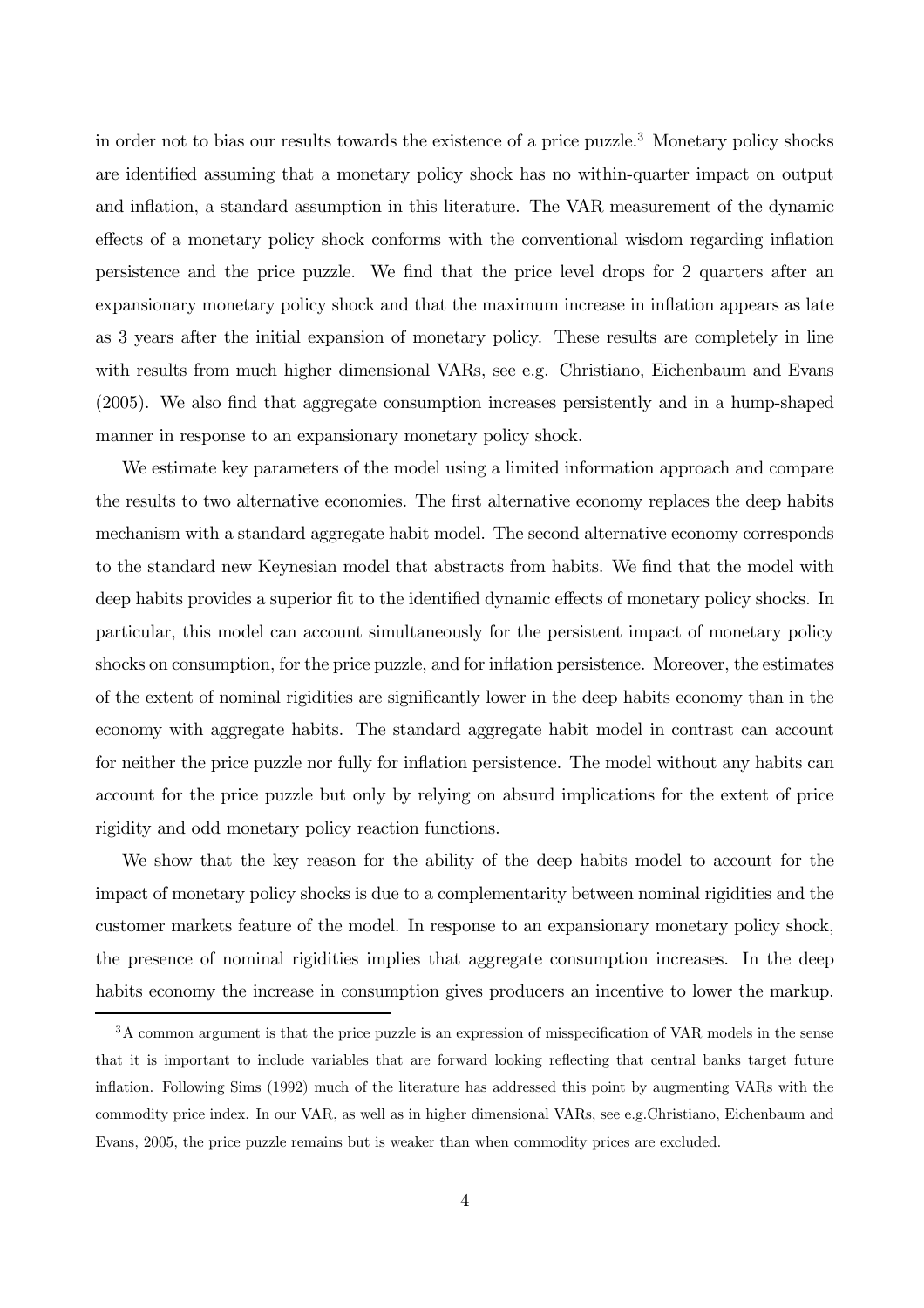This by itself gives rise to a smaller inflation impact of an expansionary monetary policy shock in the deep habits economy than in models that assume either no habits or habits that operate at the level of aggregate consumption. When the deep habit effect is sufficiently strong, the deep habits model generates a fall in inflation on impact after an expansionary monetary policy shock. As the consumption boom dies out, producers slowly increase prices and this implies that the model also can account for inflation persistence.

Our results show that a simple structural model that combines nominal rigidities with deep habits is able to account for the impact of monetary policy shocks. Parts of the literature, however, has claimed that the inflation persistence puzzle is not "structural" but is caused by changes in monetary policy and to instability of the inflation process. It has been pointed out that inflation persistence appears to be sensitive to the monetary policy regime (see e.g. Benati, 2008), and that there appears to have been breaks in the inflation process which renders inflation less persistent when controlled for (see e.g. Levin and Piger, 2003). For that reason we repeat our analysis for two sub-samples breaking the data in the third quarter of 1979 when Volcker became the chairman of the Fed. Consistently with earlier results in the literature, we find that the earlier sub-sample is associated with more pronounced price and inflation puzzles than the late sample. Both of these puzzles, however, still hold true in the VAR reestimated using data for the late sample only. We then reestimate the structural parameters and find that monetary policy has become less accommodating over time, that price rigidity has increased while wage rigidity has declined, but the extent and importance of deep habits have remained roughly constant. Therefore, we conclude that the customer markets feature of our model appears to be key for understanding the dynamic impact of monetary policy.

The remainder of the paper is structured as follows. Section 2 describes the model. In Section 3 we describe our estimation approach and discuss the impact of monetary policy shocks in the U.S. Section 4 analyses the results. Finally we conclude in Section 5.

## 2 The Model

We consider an economy with monopolistically competitive firms that are subject to costs of changing nominal prices. We also allow for sticky nominal wages assuming that households act as monopolistically competitive suppliers of labor but that it is costly to change nominal wages. The key contribution of the paper is that we introduce is a customer markets feature on the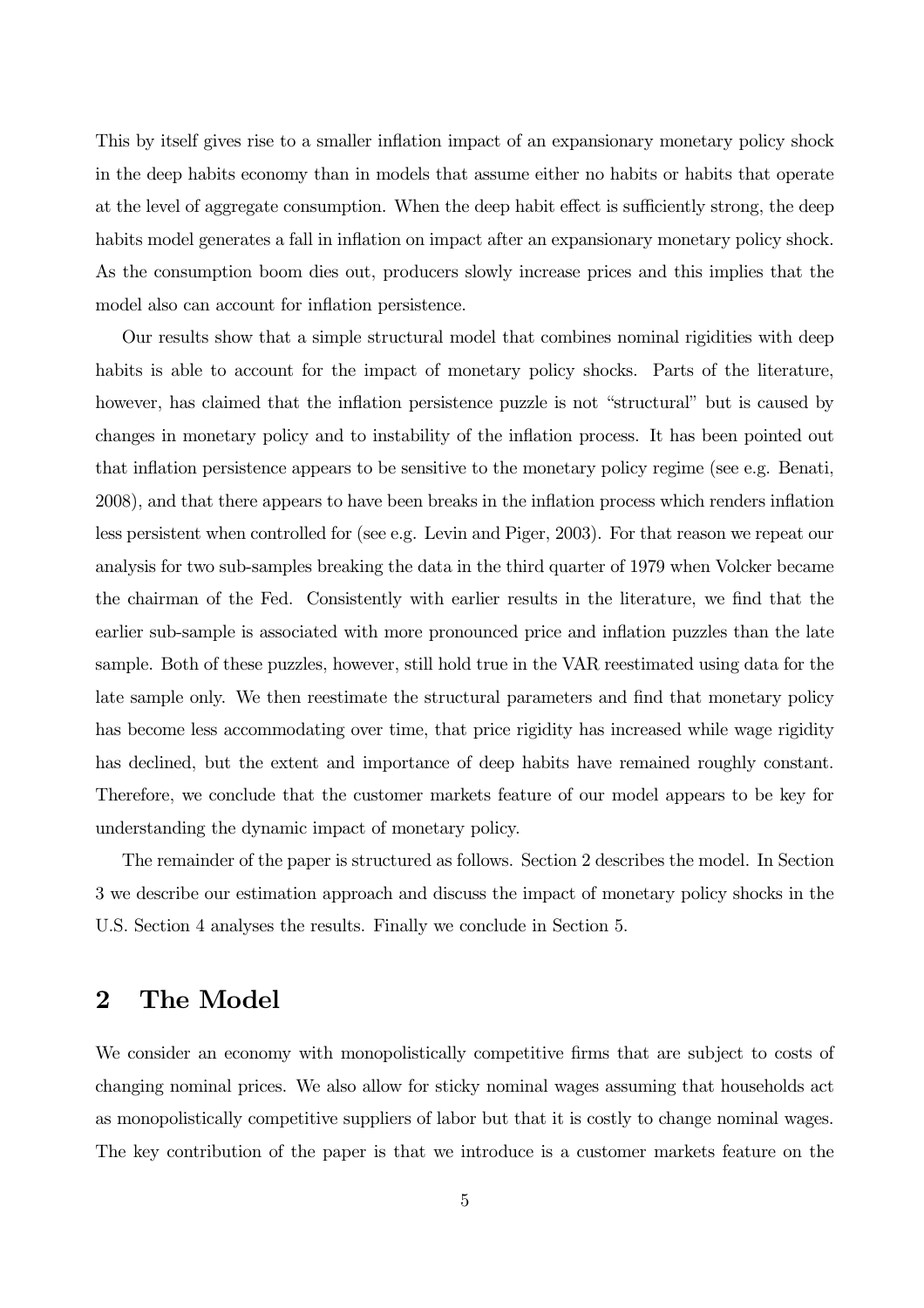demand side of the economy. We adopt the deep habits model of Ravn, Schmitt-Grohe and Uribe (2006) which assumes that households form habits to individual goods varieties. This habit model implies that firms face dynamic pricing problems and will set non-constant markups in response to shocks to the economy even in the absence of any nominal rigidities. It is the implied dynamics of markups that makes this an interesting model in which to study the dynamic effects of monetary policy.

### 2.1 Households

There is a continuum of households indexed by  $j \in [0, 1]$ . Households are identical, infinitely lived, and maximize the expected present discounted value of their utility stream. They derive utility from consumption of a continuum of differentiated goods and have dis-utility of supplying labor. As in Erceg, Henderson and Levin (2000), households are assumed to supply a differentiated labor input and act as monopolistically competitive labor unions in the labor market. They also face costs of changing nominal wages. Households own firms and receive dividend payments on their equity shares.

We deviate from the standard constant elasticity of substitution modeling of preferences that is common in the literature. We assume instead that households are subject to good-specific habits and adopt the external deep habits model of Ravn, Schmitt-Grohe and Uribe (2006). This model assumes that the marginal utility derived from the consumption of *individual* goods varieties is subject to a consumption externality that we specify as a catching up with the Joneses feature. Thus, the important extension is that the habits operate at the level of marginal utility of individual goods varieties rather than at the level of the consumption basket.

Household j consumes a basket of goods,  $c_{it}^j$ ,  $i \in [0,1]$  and supplies labor to the firms.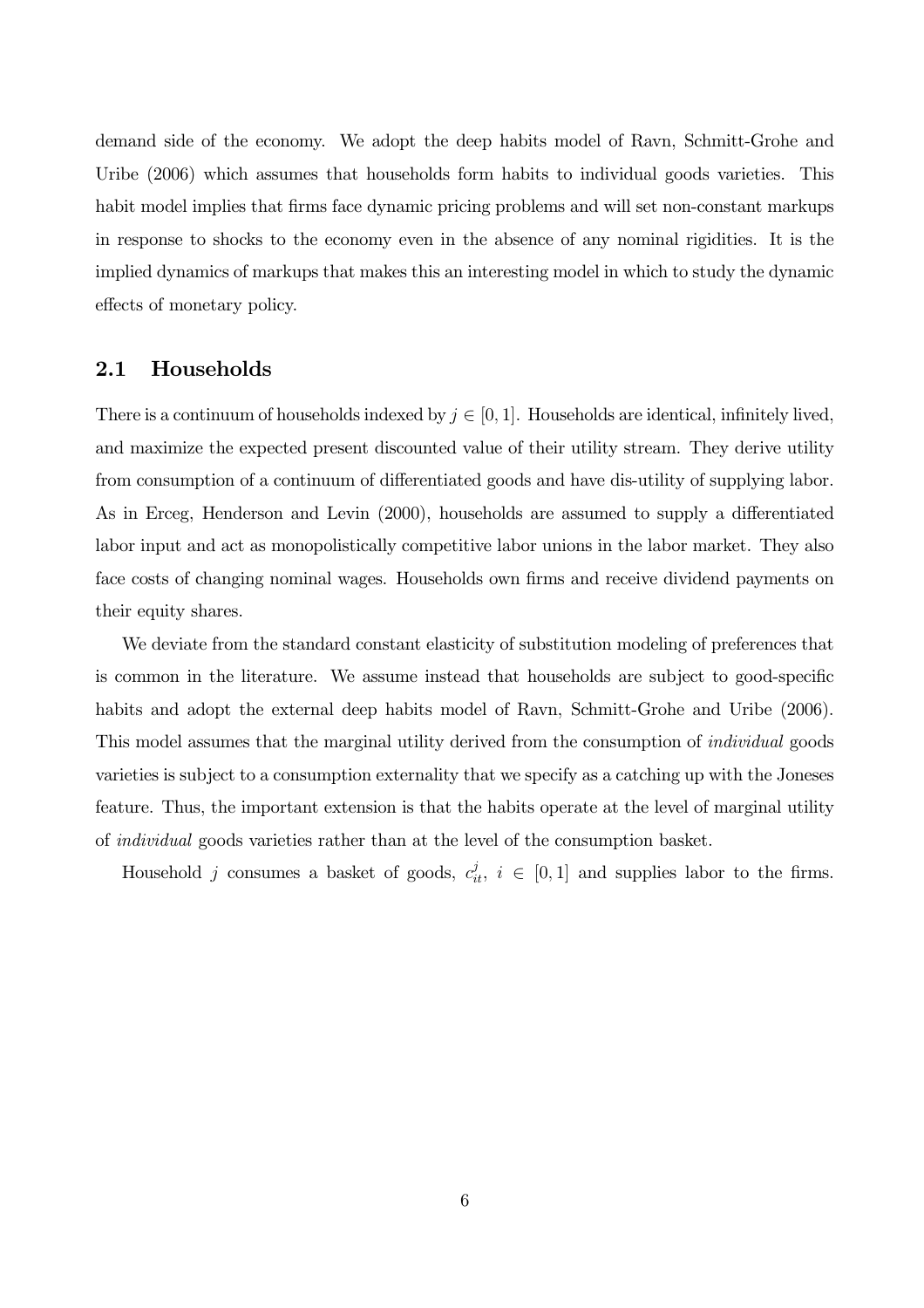Household preferences are given as:4

$$
V_0^j = E_0 \sum_{t=0}^{\infty} \beta^t \left[ \frac{1}{1-\sigma} \left( x_t^j \right)^{1-\sigma} - \frac{\gamma}{1+\kappa} \left( h_t^j \right)^{1+\kappa} \right] \tag{1}
$$

$$
x_t^j = \left[ \int_0^1 \left( c_{it}^j - \theta^d c_{it-1} \right)^{1-1/\eta} dt \right]^{1/(1-1/\eta)}
$$
(2)

$$
c_{it} = \int_0^1 c_{it}^j dj \tag{3}
$$

where  $E_t$  denotes the mathematical expectations operator contingent on all information available at date  $t, \beta \in (0, 1)$  is the subjective discount factor,  $\sigma$  is a curvature parameter,  $1/\kappa > 0$  is the Frisch elasticity of labor supply,  $\gamma > 0$  is a preference weight,  $h_t^j$  denotes the household j's labor  $\gamma$ supply in period t, and  $x_t^j$  is the definition of the consumption basket from which the household derives utility. This latter variable is defined in equation (2).

The household derives utility from a CES-aggregate of "habit adjusted" consumption levels of each of the continuum of differentiated goods. We model the habit relating to the consumption of variety i as the past aggregate consumption of this variety.<sup>5</sup> The household is assumed to take  $c_{it}$ , the aggregate consumption of good i, as exogenously given. The parameter  $0 \le \theta^d$ 1 measures the importance of the habit. When  $\theta^d = 0$ , preferences are separable over time and the consumption aggregator is a standard CES function. In this case,  $\eta > 0$  denotes the standard intratemporal elasticity of substitution between goods. When  $\theta^d > 0$ , preferences display "catching up with the Joneses" at the goods level.<sup>6</sup> As we will return to below, this formulation of the habit introduces a key supply-side channel through which habits affect price setting.

The goods demand functions are found as the solutions to the following expenditure minimization problem:  $\overline{c}$ 1

$$
\min_{c_{it}^j} E_t^j = \int_0^1 P_{it} c_{it}^j di
$$

<sup>4</sup> Implicitly, households also derive utility from real money balances and we assume that the utility function is separable in money and its other arguments. Because we later specify a monetary policy reaction function in terms of an interest rate rule, we do not explicitly need to look at the demand for money.

<sup>&</sup>lt;sup>5</sup>It is straightforward to allow for persistence in the habit by introducing a habit stock. Here we adopt the simpler formulation to keep the analysis more focused.

 $6$ Ravn, Schmitt-Grohe and Uribe (2006) also deal with the case of internal habits in which the household's current marginal utility of consumption of variety  $i$  depends on its *own* past consumption of that variety. Nakamura and Steinsson (2008) examine pricing implications of this specification.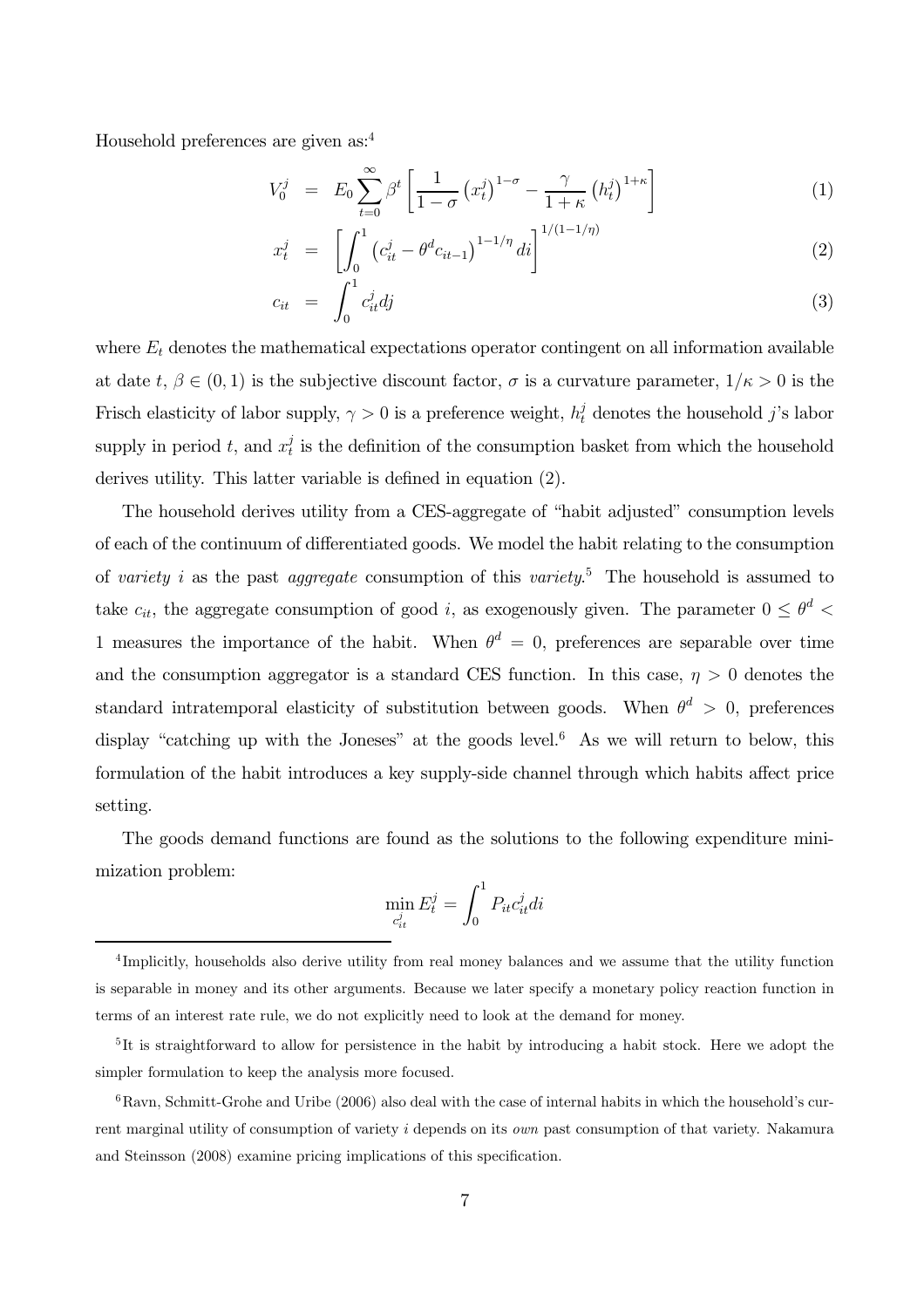subject to:

$$
\left[\int_0^1 \left(c_{it}^j - \theta^d c_{it-1}\right)^{1-1/\eta} di\right]^{1/(1-1/\eta)} = x_t^j
$$

where  $P_{it}$  denotes the nominal price of variety i.

The demand functions that solve this problem are given as:

$$
c_{it}^j = \left(\frac{P_{it}}{P_t}\right)^{-\eta} x_t^j + \theta^d c_{it-1}
$$
\n
$$
\tag{4}
$$

where  $P_t$  is an aggregate price index given as:

$$
P_t = \left[ \int_0^1 P_{it}^{1-\eta} di \right]^{1/(1-\eta)}
$$
\n(5)

According to the demand function (4), the household's demand for each goods variety depends negatively on its relative price,  $P_{it}/P_t$ , and when  $\theta^d > 0$  current demand also depends positively on the habit stock of the goods variety in question.

Households act as monopolistically competitive labor unions in the labor market. In return for their market power, they must stand ready to satisfy any demand for their labor services at the quoted wage. The demand for household  $\hat{\jmath}$ 's labor (see the next section) is given by:

$$
h_t^j = \left(\frac{W_t^j}{W_t}\right)^{-\psi} h_t \tag{6}
$$

where  $W_t^j$  denotes the nominal wage of household j's labor good,  $W_t$  is an aggregate wage,  $\psi > 1$ is the labor demand price elasticity, and  $h_t$  is a measure of aggregate labor demand. Individual households take  $W_t$  and  $h_t$  for given.

The household makes its choices subject to the following sequence of budget constraints: Ã

$$
P_{t}x_{t}^{j} + \varkappa_{t} + B_{t}^{j} = R_{t-1}B_{t-1}^{j} + W_{t}^{j}h_{t}^{j} + \Phi_{t}^{j} - P_{t}\frac{\zeta_{w}}{2}\left(\frac{W_{t}^{j}}{W_{t-1}^{j}} - \tilde{\pi}_{wt}\right)^{2}
$$
(7)  

$$
\varkappa_{t} = \theta^{d} \int_{0}^{1} P_{it}c_{it-1}di
$$

and subject to a no-Ponzi game restriction.

Our formulation of the household budget constraint assumes that the household has access to a nominal risk free bond which allows it to spread consumption expenditure (and labor supply) over time.  $B_t^j$  denotes the household's purchases of one-period nominal bonds,  $R_t$  denotes the gross nominal interest rate and  $\Phi_t^j$  is the household's receipts of dividend payments on its equity portfolio.7

<sup>&</sup>lt;sup>7</sup>The formulation of the budget constraint uses the fact that  $P_t x_t^j = \int_0^1 P_{it} \left( c_{it}^j - \theta^d c_{it-1} \right)$  $di.$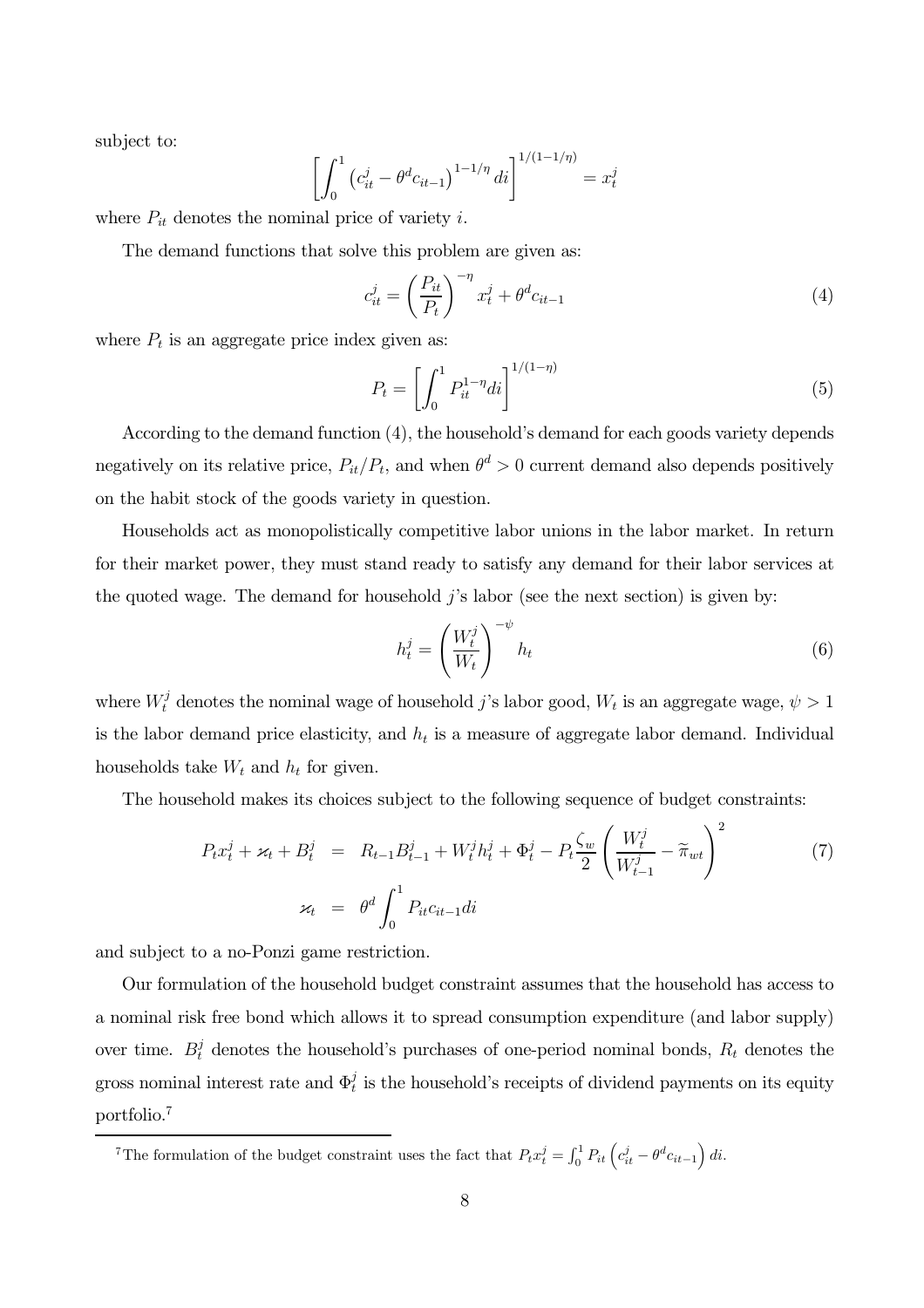The last term on the right hand side of the budget constraint denotes nominal costs of adjusting nominal wages. The parameter  $\zeta_w \geq 0$  parametrizes the extent of nominal wage rigidity. When  $\zeta_w = 0$ , nominal wages are flexible while  $\zeta_w > 0$  implies that households incur a nominal cost of changing wages which is quadratic in the deviation of nominal wage growth from an indexation factor  $\tilde{\pi}_{wt}$ . We assume that this latter variable is given as:

$$
\widetilde{\pi}_{wt} = \vartheta_w \pi_w^* + (1 - \vartheta_w) \pi_{wt-1}
$$

where  $\vartheta_w \in [0, 1)$  is a measure the extent of indexation of nominal wages. When  $\vartheta_w = 1$ households can costlessly increase wages with the steady-state wage inflation rate  $(\pi_w^*)$  while  $\vartheta_w = 0$  implies that wages are fully indexed to the realized past inflation rate of aggregate nominal wages,  $\pi_{wt-1} = W_{t-1}/W_{t-2}$ .

The household's labor supply, the nominal wage, and its intertemporal allocation of  $x_t^j$  can be found as the solutions to the maximization of (1) subject to  $(6) - (7)$  taking as given  $P_t$ ,  $\vartheta_t$ ,  $W_0^j$ ,  $R_t$ , and  $\Phi_t^j$ . The first-order conditions are:

$$
\gamma \left(h_t^j\right)^\kappa = \left(x_t^j\right)^{-\sigma} \frac{W_t^j}{P_t} - \lambda_{j,t}^h
$$
\n
$$
\psi \lambda_{j,t}^h h_t^j \left(x_t^j\right)^\sigma = \gamma \left(h_t^j\right)^\kappa \frac{W_t^j}{P_t} - \zeta_w \frac{W_t^j}{W_{t-1}^j} \left(\frac{W_t^j}{W_{t-1}^j} - \widetilde{\pi}_{wt}\right)
$$
\n(8)

$$
+\beta\zeta_w E_t \frac{W_{t+1}^j}{W_t^j} \left(\frac{W_{t+1}^j}{W_t^j} - \tilde{\pi}_{wt+1}\right) \left(\frac{x_{t+1}^j}{x_t^j}\right)^{-\sigma} \tag{9}
$$

$$
\left(x_t^j\right)^{-\sigma} = \beta R_t E_t \frac{P_t}{P_{t+1}} \left(x_{t+1}^j\right)^{-\sigma} \tag{10}
$$

where  $\lambda_{j,t}^h$  is the multiplier on the labor demand function in equation (6).

We note from  $(8) - (10)$  that the labor supply decision and the intertemporal consumption allocation depends on the presence of habits in the consumption aggregator. According to (8), the household's labor supply is increasing in the real wage. Equation (9) is a forward looking "wage setting curve". When wages are flexible  $(\xi_w = 0)$ , equations  $(8) - (9)$  imply that the household sets the real wage as a fixed markup over the marginal rate of substitution between labor and consumption. This markup is given as  $\psi/(\psi - 1) \ge 1$ .<sup>8</sup> In the presence of nominal wage stickiness, the household sets a forward looking nominal wage. Finally, equation (10) is the intertemporal Euler equation which implies that the (habit adjusted) consumption profile

<sup>&</sup>lt;sup>8</sup>Given that our focus is not upon optimal monetary policy issues, we choose not to neutralize the steady-state monopoly power by a labor supply subsidy. This has no impact on our results.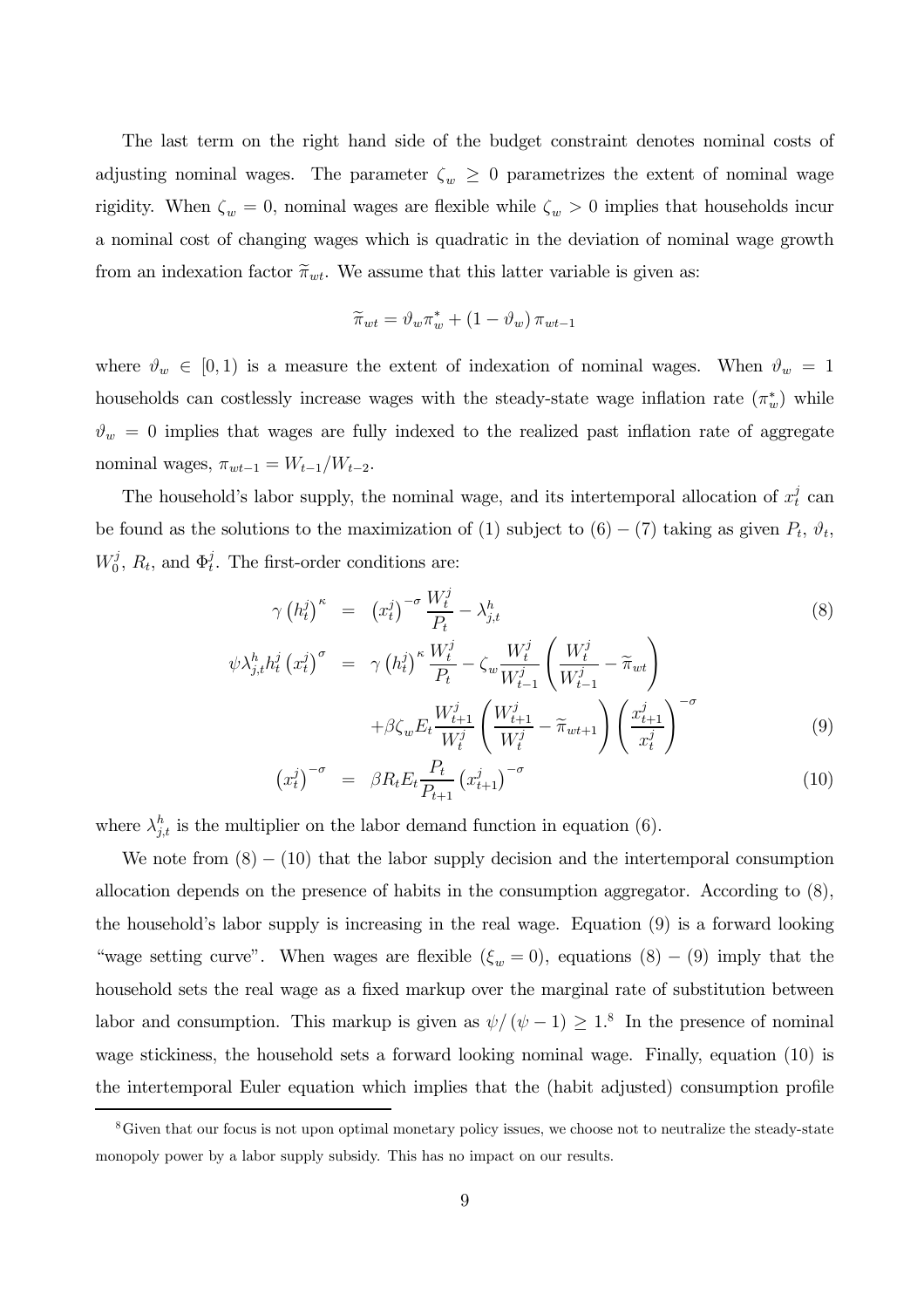is increasing in the expected real interest rate. It is important to notice that the impact of deep habits on the household's intertemporal allocation and on labor supply is equivalent to the impact of assuming aggregate habits.

### 2.2 Firms

Firms are assumed to be monopolistically competitive. They produce output using inputs of labor and we assume that the production function is linear:

$$
y_{it} = h_{it} \tag{11}
$$

where  $y_{it}$  denotes firm i's output and  $h_{it}$  is firm i's input of labor. The labor input is defined as:

$$
h_{it} = \left(\int_0^1 (h_{it}^j)^{1-1/\psi} \, dj\right)^{1/(1-1/\psi)}
$$

where  $h_{it}^{j}$  is firm *i*'s input of labor variety *j* at date *t*. The firm purchases the labor varieties at the nominal price  $W_t^j$ . Therefore, it follows that the labor demand functions are given as:

$$
h_{it}^{j} = \left(\frac{W_t^{j}}{W_t}\right)^{-\psi} h_{it}
$$
\n(12)

where  $W_t$  is given as:

$$
W_t = \left[ \int_0^1 W_{jt}^{1-\psi} dj \right]^{1/(1-\psi)}
$$

Aggregating (12) across firms gives (6).

The demand function for firm  $i$ 's product is found by aggregating across consumers:

$$
c_{it} = \left(\frac{P_{it}}{P_t}\right)^{-\eta} x_t + \theta^d c_{it-1}
$$
  
\n
$$
c_{it} = \int_0^1 c_{it}^j dj
$$
  
\n
$$
x_t = \int_0^1 x_t^j dj
$$
\n(13)

Thus, the demand function facing firm  $i$  inherits the properties of the individual demand function. Importantly, the demand facing firm  $i$  at date  $t$  depends both on the variety's relative price and on the firm's past sales of its product. This latter feature of the demand function implies that firms face dynamic pricing problems even in the absence of nominal rigidities, a feature that is shared by other customer markets models. As analyzed in detail in our previous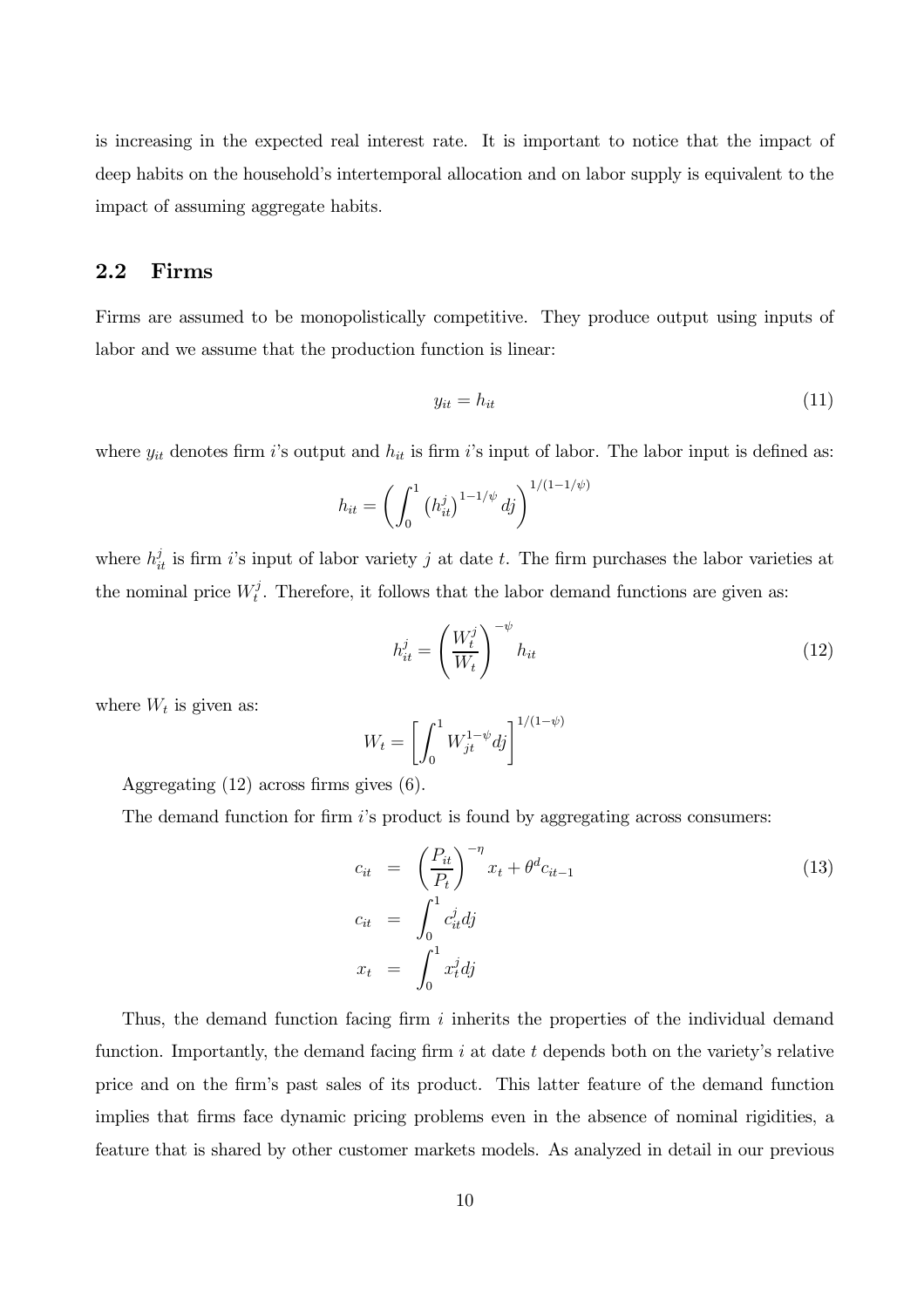work, the preference model assumed here implies that firms have an incentive to lower prices today if they expect future demand (i.e.  $x_t^j$ ) to be high relative to current demand.<sup>9</sup> Moreover, an increase in current demand,  $x_t$ , over habitual demand  $(c_{it-1})$ , increases the price elasticity of the demand facing the firm since it increases the weight on the price elastic term in the demand function in equation (13). This increase in the price elasticity give firms an incentive to lower prices. For these reasons, this model provides new channels through which monetary policy shocks may affect the economy relative to standard models that assume CES-utility structures.

Firm i sets the price of its product,  $P_{it}$ , subject to the household demand functions taking as given all aggregate quantities and prices. In return for having market power, firms must stand ready to serve any demand at the announced prices, i.e.  $c_{it} \geq y_{it}$ . As in the case of households, we assume that it is costly for firms to change prices. Following Rotemberg (1982), we assume that there are quadratic adjustment costs associated with changing nominal prices. Firms therefore face the following profit maximization problem:

$$
\max_{P_{it}} E_0 \sum_{t=0}^{\infty} q_t \Phi_{it} \tag{14}
$$

$$
\Phi_{it} = P_{it}c_{it} - W_{t}h_{it} - \frac{\zeta_p}{2}P_t\left(\frac{P_{it}}{P_{it-1}} - \tilde{\pi}_t\right)^2 \tag{15}
$$

subject to (13) taking as given  $q_t$ ,  $P_{i0}$ ,  $P_t$ ,  $W_t$ ,  $x_t$  and  $\tilde{\pi}_t$ .  $\Phi_{it}$  denotes the nominal profits of firm i in period t and  $q_t$  is the rate at which the firm's owners, i.e. the households, discount the stream of nominal profits. This discount factor is given as:10

$$
q_t = \beta^t x_t^{-\sigma} \frac{1}{P_t}
$$

The parameter  $\zeta \ge 0$  parametrizes the extent of nominal rigidities. When  $\zeta \to 0$  prices are flexible and the model exhibits super neutrality in the short and long run run. Positive values of  $\zeta$  implies that firms have an incentive to smooth price changes over time. Symmetrically to wage setting, we allow for the possibility of indexation through the term  $\tilde{\pi}_t$  which is assumed to

<sup>&</sup>lt;sup>9</sup>Notice from the demand function that there is a price insensitive term that derives from past sales. One might be tempted to conclude that the firm can set a price of infinity making infinite profits due to this term. However, in equilibrium such a policy will not be consistent with household budget constraints and can therefore be ruled out.

 $10$ This equation imposes homogeneity across households, an assumption that we impose below.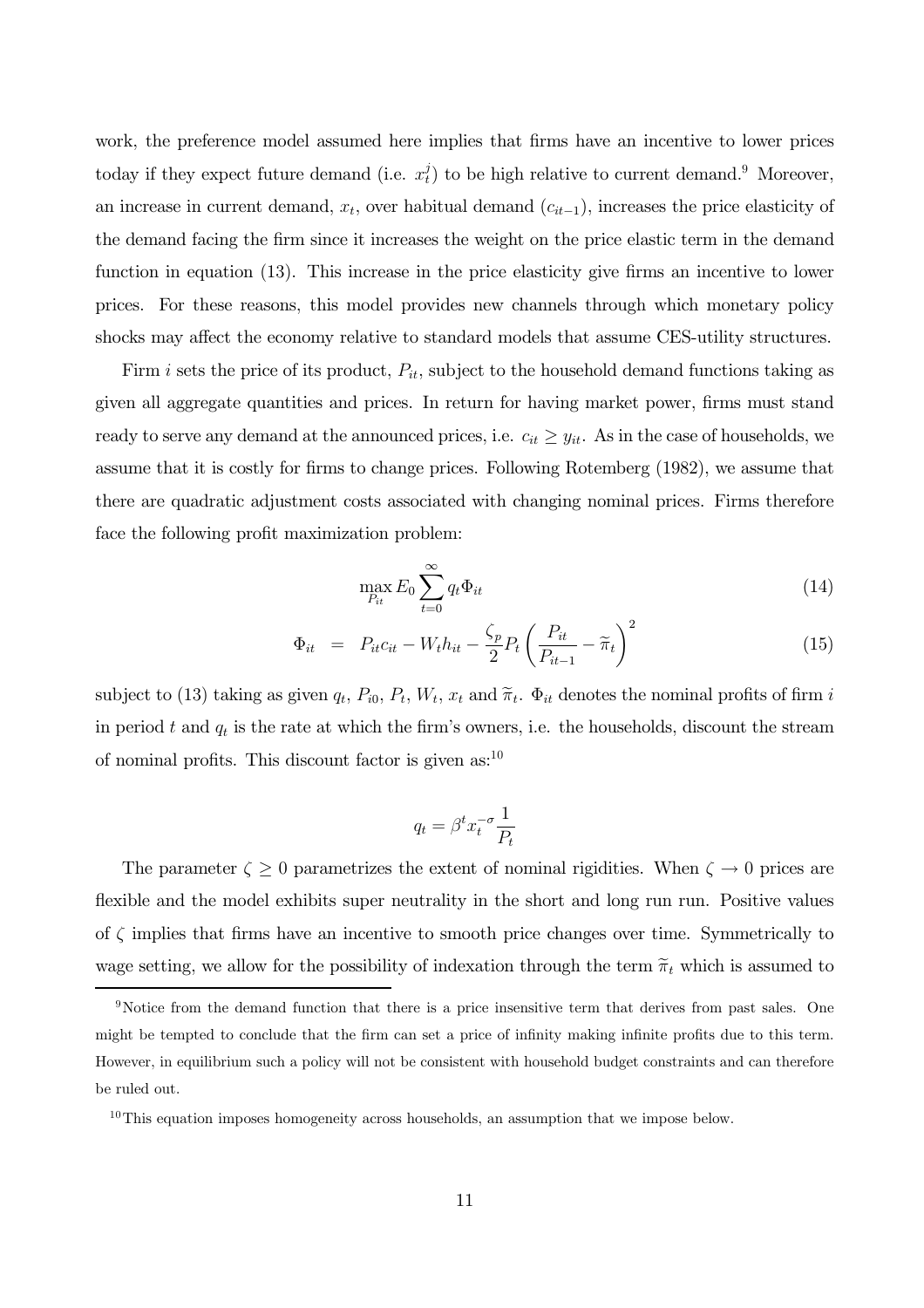be given as:

$$
\widetilde{\pi}_t = \vartheta_p \pi^* + (1 - \vartheta_p) \pi_{t-1}
$$

where  $\pi^*$  is the steady state inflation rate and  $\pi_{t-1} = P_{t-1}/P_{t-2}$  is the lagged *realized* aggregate inflation rate. When  $\vartheta_p = 1$  this specification implies that there are no adjustment costs along a balanced growth path with constant inflation. When  $\vartheta_p = 0$ , there is full indexation.

The first order conditions for  $h_{it}$ ,  $c_{it}$ , and  $P_{it}$ , in that order, are given as:

$$
W_t = P_t \lambda_t^y \tag{16}
$$

$$
P_t \lambda_t^c + P_t \lambda_t^y - P_{it} = \theta^d E_t \frac{q_{t+1}}{q_t} P_{t+1} \lambda_{t+1}^c \tag{17}
$$

$$
E_t \frac{q_{t+1}}{q_t} \zeta_p P_{t+1} \frac{P_{it+1}}{P_{it}^2} \left( \frac{P_{it+1}}{P_{it}} - \widetilde{\pi}_{t+1} \right) = \zeta_p \frac{P_t}{P_{it-1}} \left( \frac{P_{it}}{P_{it-1}} - \widetilde{\pi}_t \right) + \eta P_t \lambda_t^c \frac{x_t}{P_{it}} - c_{it}
$$
(18)

where  $\lambda_t^y$  is the multiplier on the production function (11), i.e. marginal costs, and  $\lambda_t^c$  is the multiplier on the demand function in (13).

When there are no habits  $(\theta^d = 0)$  and prices are flexible  $(\zeta_p = 0)$ , equations  $(17) - (18)$ , imply that prices are set as fixed mark-up over nominal marginal costs. When there are nominal rigidities and/or preferences display deep habits, the markup will be time-varying in response to shocks to the economy. It is instructive to consider the two special cases when either prices are flexible or there are no deep habits. In these special cases, equations  $(17)-(18)$  can be expressed as:

$$
\zeta_p = 0: P_{it} \left( 1 - \frac{1}{\eta} \frac{c_{it}}{x_t} \right) = P_t \lambda_t^y - \theta^d E_t \frac{q_{t+1}}{q_t} P_{it+1} \frac{1}{\eta} \frac{c_{it+1}}{x_{t+1}}
$$
\n
$$
\theta = 0: c_{it} \left( 1 - \eta \left( 1 - \lambda_t^y \frac{P_t}{P_{it}} \right) \right) = \zeta_p \frac{P_t}{P_{it-1}} \left( \frac{P_{it}}{P_{it-1}} - \tilde{\pi}_t \right) - \zeta_p E_t \frac{q_{t+1}}{q_t} P_{t+1} \frac{P_{it+1}}{P_{it}^2} \left( \frac{P_{it+1}}{P_{it}} - \tilde{\pi}_{t+1} \right)
$$

According to the first expression, when there are deep habits, firms will vary the markup in response to changes in current aggregate demand in response to expected changes in future consumption growth. An increase in current demand or in the expectations about future demand for the variety give firms an incentive to lower the current markup. The second of these equations is standard in sticky price models and implies that firms smooth price increases over time in response to changes in marginal costs or in aggregate demand.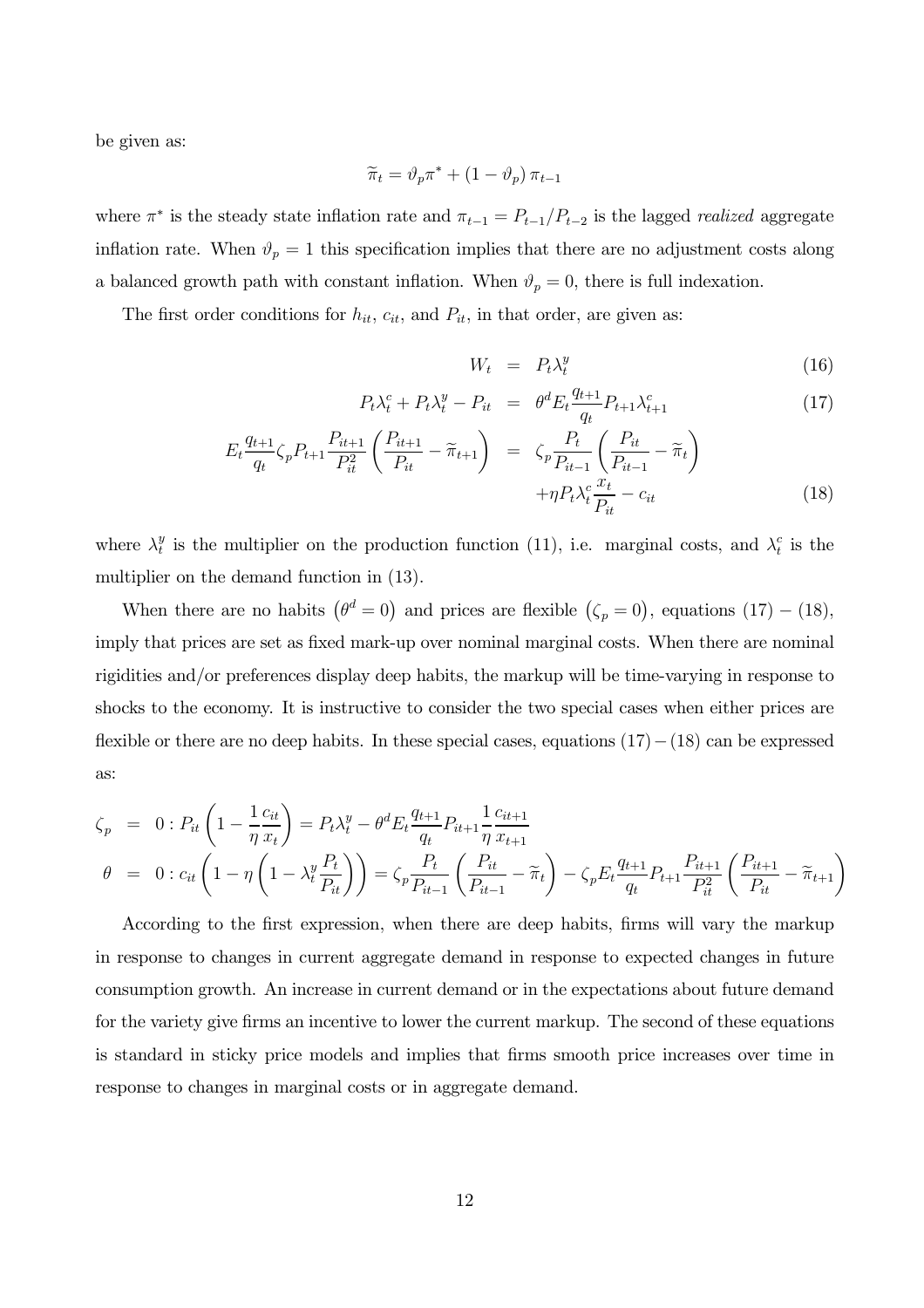#### 2.3 Monetary Policy

We assume that the monetary policy authority sets the monetary stance according to a simple interest rate rule:

$$
R_t = R^* + \rho_R (R_{t-1} - R^*) + (1 - \rho_N) \left[ \alpha_\pi (\pi_t - \pi^*) + \alpha_y \left( \frac{y_t - y^*}{y^*} \right) \right] + \varepsilon_t \tag{19}
$$

where  $\varepsilon_t$  is a stochastic "monetary policy shock" with variance  $v^2$ .  $R^*$ ,  $\pi^*$  and  $y^*$  are positive constants which denote the steady state levels of the nominal interest rate, inflation and output, respectively. The parameter  $\rho_R \in [0,1)$  denotes the extent of interest rate smoothing.

#### 2.4 Market Clearing

We close the model by the market clearing conditions. The labor market clearing conditions are:

$$
h_t^j = \int_0^1 h_{it}^j di
$$
  

$$
h_{it} = \int_0^1 h_{it}^j dj
$$

## 2.5 Symmetric Equilibrium

We concentrate upon a symmetric equilibrium in which all consumers make the same choice over consumption and set the same wage, and in which all firms set the same prices. The symmetric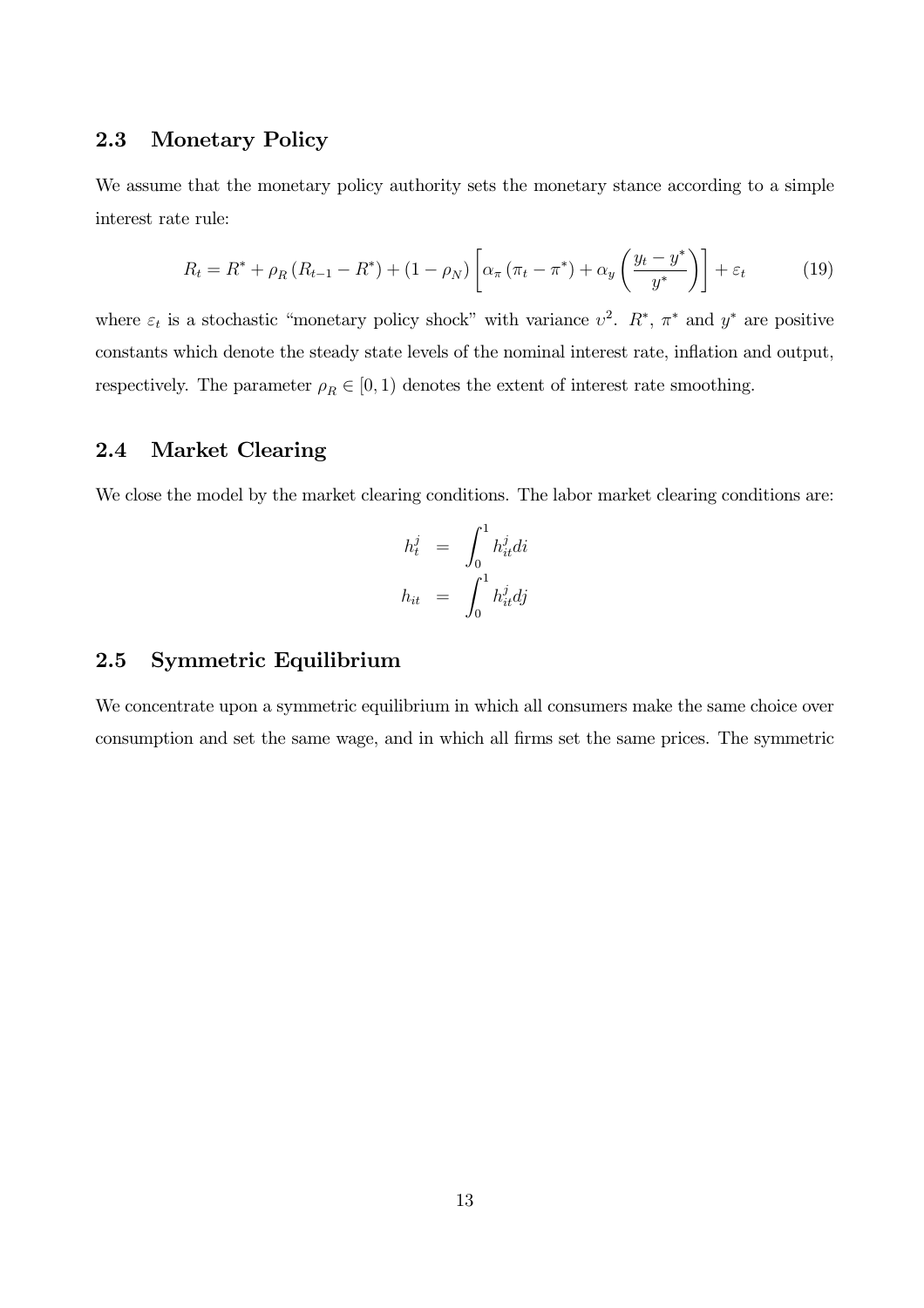equilibrium is summarized by the following set of equations:

$$
x_t = c_t - \theta^d c_{t-1} \tag{20}
$$

$$
\gamma h_t^{\kappa} = x_t^{-\sigma} w_t - \lambda_t^h \tag{21}
$$

$$
\psi \lambda_t^h h_t x_t^\sigma + \zeta_w \pi_{wt} \left( \pi_{wt} - \widetilde{\pi}_{wt} \right) = \gamma h_t^\kappa w_t + \beta \zeta_w E_t \pi_{wt+1} \left( \pi_{wt+1} - \widetilde{\pi}_{wt+1} \right) \frac{x_{t+1}^{-\sigma}}{x_t^{-\sigma}} \tag{22}
$$

$$
x_t^{-\sigma} = \beta R_t E_t x_{t+1}^{-\sigma} \frac{1}{\pi_{t+1}}
$$
 (23)

$$
c_t = h_t - \frac{\zeta_p}{2} (\pi_t - \widetilde{\pi}_t)^2 - \frac{\zeta_w}{2} (\pi_{wt} - \widetilde{\pi}_{wt})^2
$$
(24)

$$
\lambda_t^y = w_t \tag{25}
$$

$$
\lambda_t^y + \lambda_t^c = 1 + \theta^d \beta E_t \frac{x_{t+1}^{-\sigma}}{x_t^{-\sigma}} \lambda_{t+1}^c \tag{26}
$$

$$
\eta \lambda_t^c x_t + \zeta_p \pi_t (\pi_t - \widetilde{\pi}_t) = c_t + \beta \zeta_p E_t \frac{x_{t+1}^{-\sigma}}{x_t^{-\sigma}} \pi_{t+1} (\pi_{t+1} - \widetilde{\pi}_{t+1})
$$
\n(27)

$$
R_t - R^* = \rho_R (R_{t-1} - R^*) + (1 - \rho_R) [\alpha_\pi (\pi_t - \pi^*)
$$
  
 
$$
+ \alpha_y \left(\frac{y_t - y^*}{y^*}\right) + \varepsilon_t
$$
 (28)

$$
\widetilde{\pi}_t = \vartheta_p \pi^* + (1 - \vartheta_p) \pi_{t-1}
$$
\n(29)

$$
\widetilde{\pi}_{wt} = \vartheta_w \pi_w^* + (1 - \vartheta_w) \pi_{wt-1} \tag{30}
$$

$$
w_t = w_{t-1} + \pi_{wt} - \pi_t \tag{31}
$$

where  $w_t$  denotes the real wage,  $\pi_{wt}$  is the wage inflation rate, and  $\pi_t$  is the price inflation rate. We solve for the equilibrium by log-linearizing this system of equations around the steady-state.

It is instructive to consider the implications for inflation dynamics on the basis of the loglinearized version of equation (27). The log-linearized version of this equation can be expressed as:

$$
\widehat{\pi}_t = \frac{(1 - \vartheta_p)}{1 + \beta (1 - \vartheta_p)} \widehat{\pi}_{t-1} + \frac{\beta}{1 + \beta (1 - \vartheta_p)} E_t \widehat{\pi}_{t+1}
$$

$$
+ \psi_1 \widehat{mc}_t - \psi_2 (\widehat{c}_t - \theta^d \widehat{c}_{t-1}) - \psi_3 \widehat{\lambda}_{t+1}^c \tag{32}
$$

where we let  $\hat{x}_t$  denote the percentage deviation of  $x_t$  from its steady-state value, and  $mc_t$  denotes marginal costs. The coefficients are given as: μ

$$
\psi_1 = (\eta (1 - \theta^d) - (1 - \theta^d \beta)) / (\zeta_p \frac{\overline{\pi}^2}{\overline{c}} (1 + \beta (1 - \vartheta_p)))
$$
  
\n
$$
\psi_2 = \frac{\theta^d}{(1 - \theta^d)} / (\zeta_p \frac{\overline{\pi}^2}{\overline{c}} (1 + \beta (1 - \vartheta_p)))
$$
  
\n
$$
\psi_3 = \theta^d \beta / (\zeta_p \frac{\overline{\pi}^2}{\overline{c}} (1 + \beta (1 - \vartheta_p)))
$$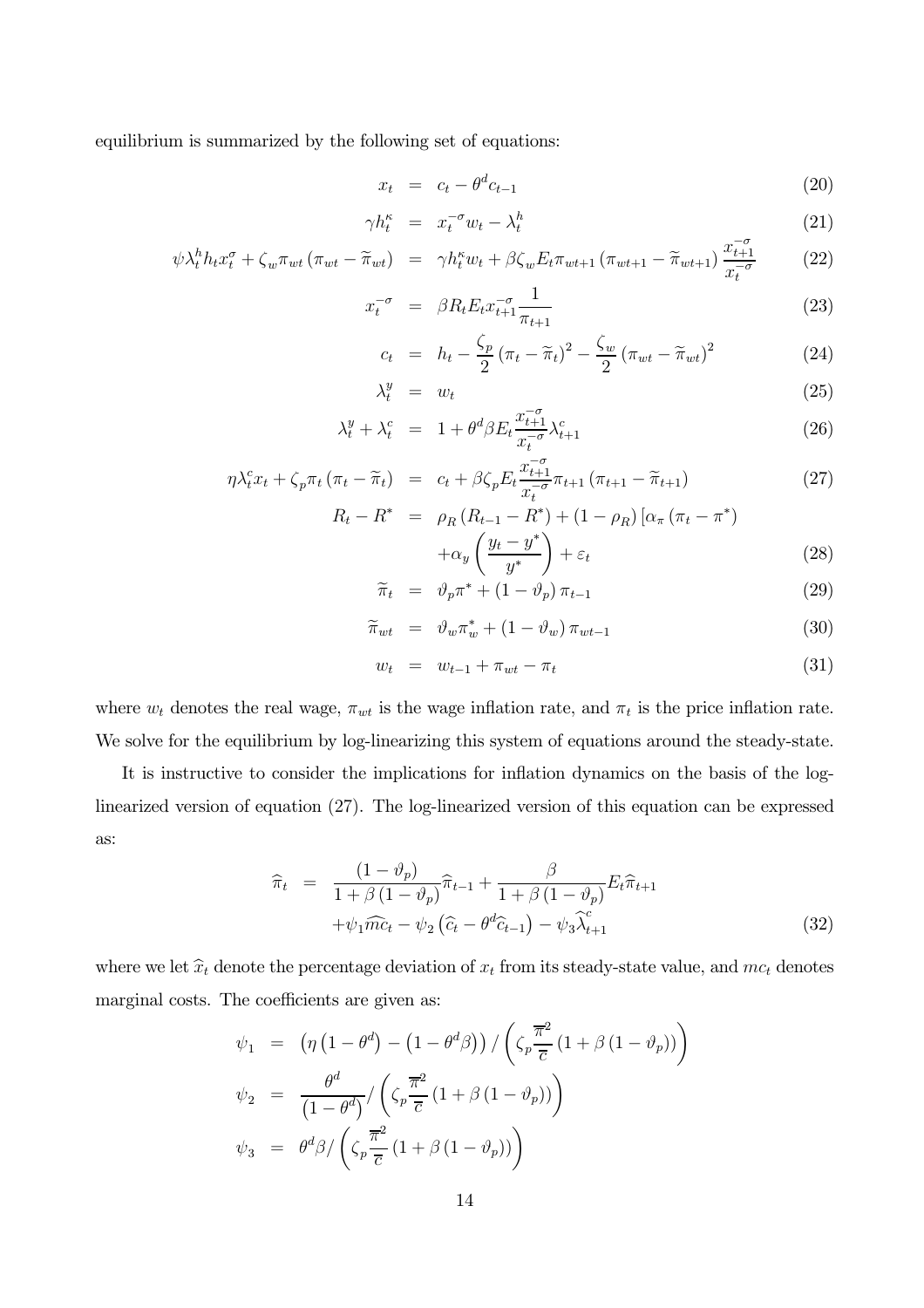where  $\bar{x}$  denotes the steady-state value of  $x$ .

In the absence of deep habits and when prices are not indexed  $(\theta^d = 1 - \vartheta_p = 0)$ , equation (32) generates the standard new Keynesian Phillips curve. Indexation introduces a backward looking inflation term which implies a more persistent response to shocks to marginal costs. The presence of deep habits moderates the Phillips curve in three important ways. First, the habit increases the impact of marginal cost changes on inflation. Secondly, the deep habit introduces a backward looking term in the Phillips curve even in the absence of indexation through the impact of the habit stock on this period's demand. Third, the presence of habits introduces an additional forward looking term through  $\widehat{\lambda}_{t+1}^c$ .

## 3 Estimation

In this section we provide empirical evidence on the dynamic effects of a monetary policy shock. We then estimate key parameters of the model presented in the preceding section and evaluate its ability to account for the empirically estimated impact of a monetary policy shock. We estimate the structural parameters by matching the empirical estimates of the impact of a monetary policy shock in the U.S. taking into account that the identifying assumptions made when estimating the monetary policy shock may impact on the measurement.

## 3.1 SVAR Estimates of the Impact of Monetary Policy Shocks

We study U.S. quarterly data for the sample period 1954:2 - 2008:2. The dynamic impact of a monetary policy shock are estimated using a standard structural VAR estimator. Consider the following reduced form VAR:

$$
x_t = B(L)x_{t-1} + e_t
$$
 (33)

where  $x_t$  is a vector of observables,  $B(L)$  is a lag-polynomial, and  $e_t$  is a vector of reduced form errors. We specify the vector of observables as:

$$
x_t = [c_t, \pi_t, p_t^s, r_t]
$$

where  $c_t$  denotes the logarithm of per capita consumption,  $\pi_t$  is the inflation rate,  $p_t^s$  is the logarithm of the commodity price index divided by the CPI, and  $r_t$  is the federal funds rate. We measure consumption as personal consumption expenditure in chained year 2000 prices divided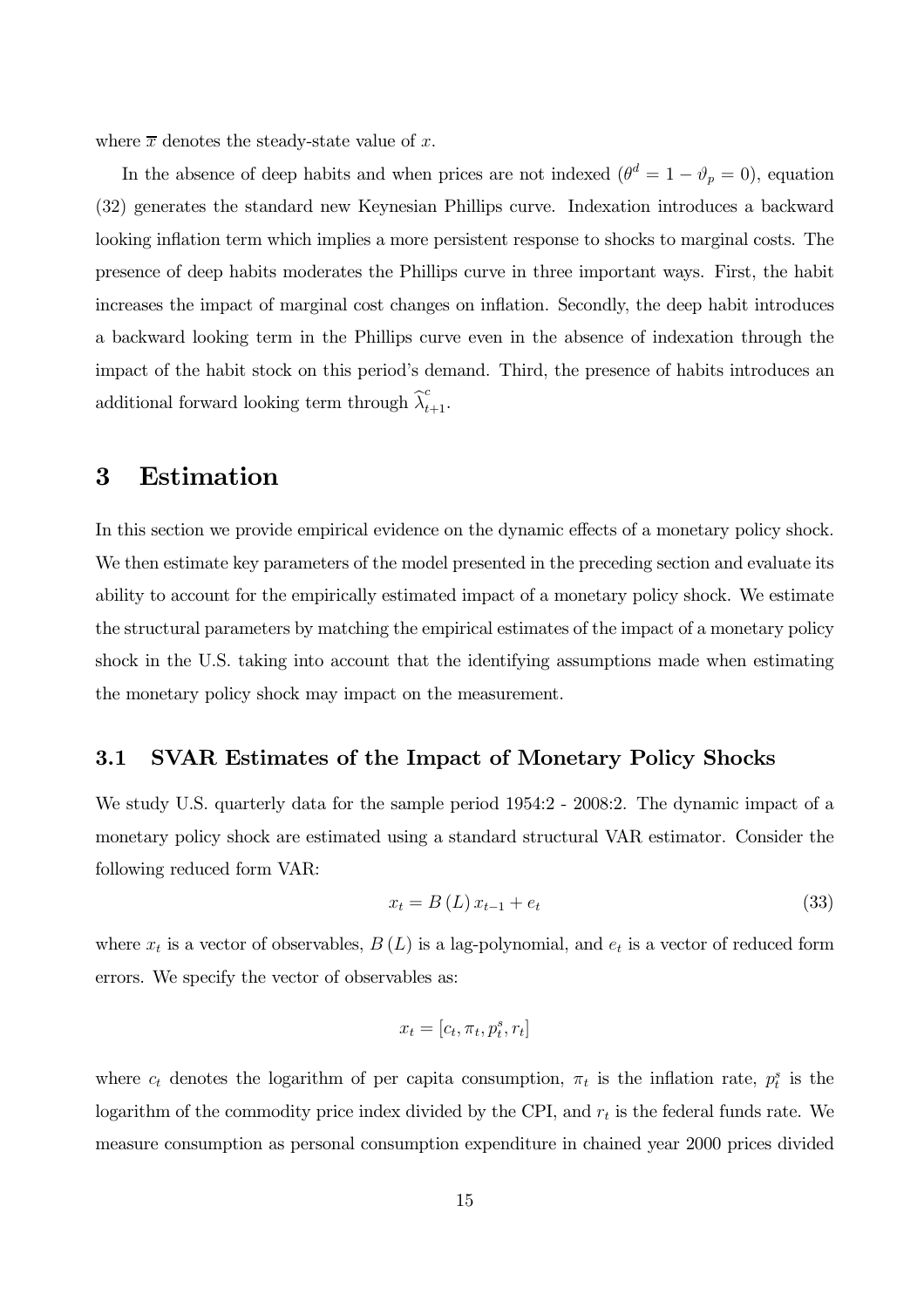by the civilian non-institutional population. Inflation is measured as the change in CPI (of all urban consumers). The commodity price index is the PPI of commodities. All variables are de-seasonalized.

We include consumption rather than output in the VAR because our model excludes investment and for the same reason we measure inflation on the basis of the CPI rather than the GDP deflator. The commodity price index is included in order to partially address the price puzzle. The small dimension of the VAR relative to other recent papers, see e.g. Christiano, Eichenbaum, and Evans (2005), is due to the fact that our model is focused entirely on the impact of monetary policy shocks on consumption and inflation.

The monetary policy shock is identified using standard timing assumptions. We assume that the interest rate is affected contemporaneously by shocks to the first three components of the VAR but that none of these variables respond contemporaneously to the monetary policy shock. Consider the structural VAR:

$$
A_0 x_t = \sum_{i=1}^p A_p x_{t-p} + \varepsilon_t \tag{34}
$$

where  $A_i$ ,  $i = 0, ..., p$ , are square matrices and  $\varepsilon_t$  is the vector structural innovations with the restriction that its covariance matrix is diagonal. The last component of this vector is the monetary policy shock and it is identified by assuming that the last column of  $A_0$  consists of zeros apart from its last element (which is normalized to unity).

The impulse responses to the identified monetary policy shock are illustrated in Figure 1. The estimations allow for constant terms and trends in the empirical VAR and we estimated the VAR allowing for 8 lags (but shorter lag structures give almost identical results). We show the impact of a one standard error decline in the federal funds rate (i.e. an expansionary monetary policy shock) along with 95 percent (bootstrapped, non-centered) confidence intervals for a forecast horizon of 20 quarters.

The monetary policy shock itself corresponds to a persistent decline in the nominal interest rate which remains low for around 6 quarters before eventually returning to its long-run value. The monetary policy loosening gives rise to a hump-shaped and persistent increase in aggregate consumption which peaks at 4 percent above trend around 6 quarters after the monetary policy shock. The increase in consumption persists until approximately 3.5 years after the decline in the interest rate.

The response of inflation confirms conventional wisdom. We find that the inflation response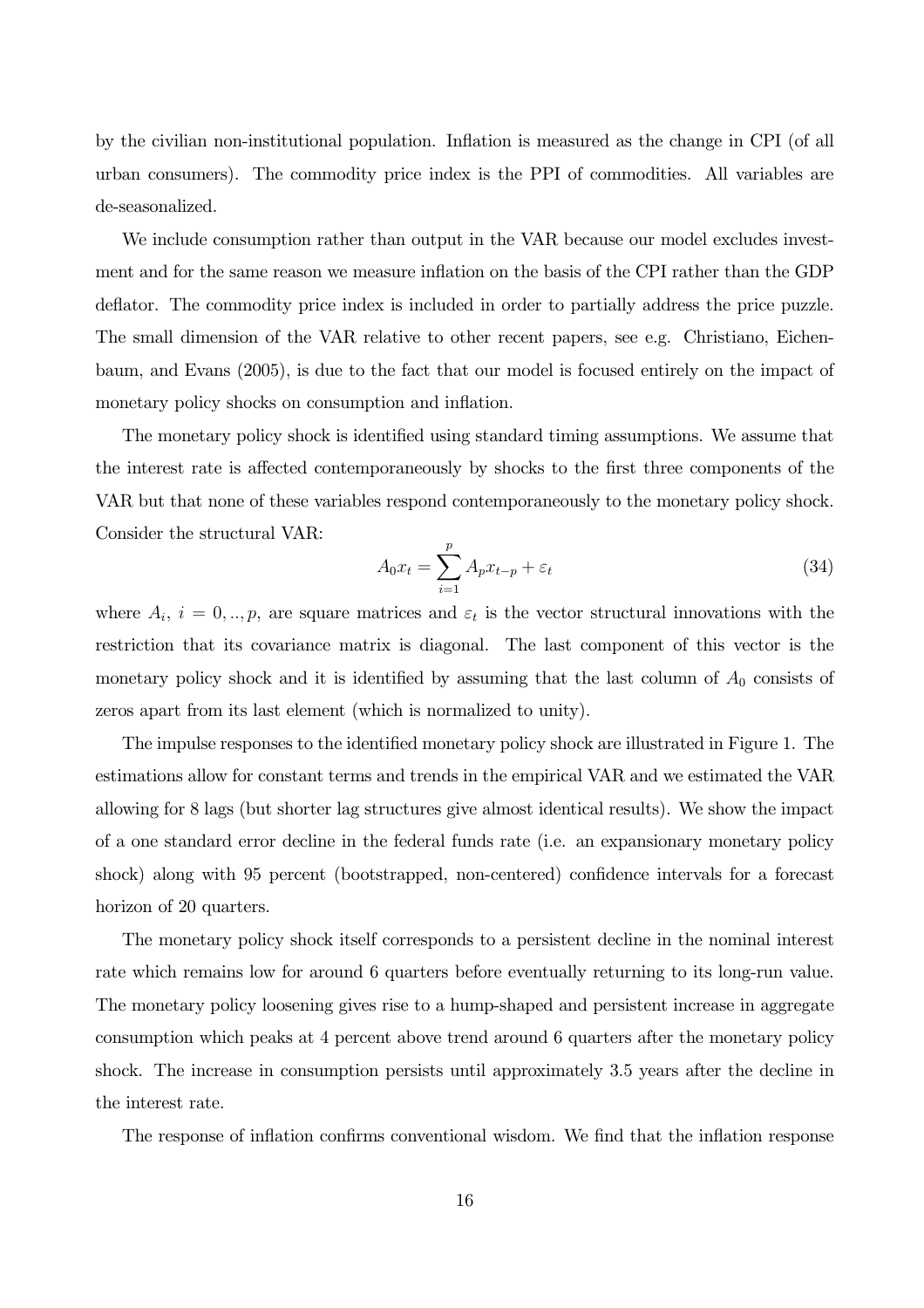is negative for the first 2 quarters after the expansionary monetary policy shock (recall that the impact response is by definition equal to zero). Inflation only starts increasing around a year and a half after the decline in the interest rate and it then rises very persistently. The peak response occurs as long as 3 years after monetary policy shock. Thus, the low-scale VAR confirms the presence of the price puzzle and the inflation persistence puzzle.

#### 3.2 Estimation of the Structural Parameters

The model introduces quite a large number of parameters some of which we have little idea about realistic values. For that reason we will estimate structural parameters. We do this by matching the impulse responses identified above.

Let the vector of parameters be given by  $\Theta$ . We partition this vector into two subsets,  $\Theta_1$ and  $\Theta_2$ .  $\Theta_1$  consists of parameters that we will calibrate rather than estimate formally. We make this distinction between the structural parameters because not all of them are easily identifiable from our estimation approach since they may have little effect on the dynamics of the model but instead matter for the steady state. Moreover, for some of the parameters there are good grounds for calibration. The vector of parameters that we calibrate consists of  $\Theta_1 = [\beta, \pi^*, \gamma, \kappa, \sigma, \psi]$  while the parameters that are estimated formally are  $\Theta_2 = [\eta, \zeta_p, \vartheta_p, \zeta_w, \vartheta_w, \theta^d, \rho_R, \alpha_y, \alpha_\pi, \upsilon].$ 

#### **3.2.1** Calibration of  $\Theta_1$

The calibration of the parameters in  $\Theta_1$  is summarized in Table 1. We calibrate  $\beta$  so that it implies a 4 percent annual real interest rate in the non-stochastic steady-state.  $\pi^*$  is normalized to  $1^{11}$  while  $\gamma$  is calibrated so that it is consistent with a steady-state level of hours work equal to thirty percent.

Ideally, we would like to estimate the parameters  $\kappa$ ,  $\sigma$ , and  $\psi$ . However, we found that these parameters are not well-identified from the data. Following Erceg et al (2000), we set  $\psi = 4$ . This implies that the real wage is set as a 33 percent markup over the marginal rate of substitution between consumption and leisure. We set  $\kappa = 0.5$ . This is a custom value in the macro literature but implies a higher labor supply elasticity that commonly estimated in the micro literature. Nevertheless, given the simplicity of our model, we adopt the lower value of  $\kappa$  used in the macro

<sup>&</sup>lt;sup>11</sup>The value of  $\pi^*$  has no impact on the impulse responses and is therefore calibrated.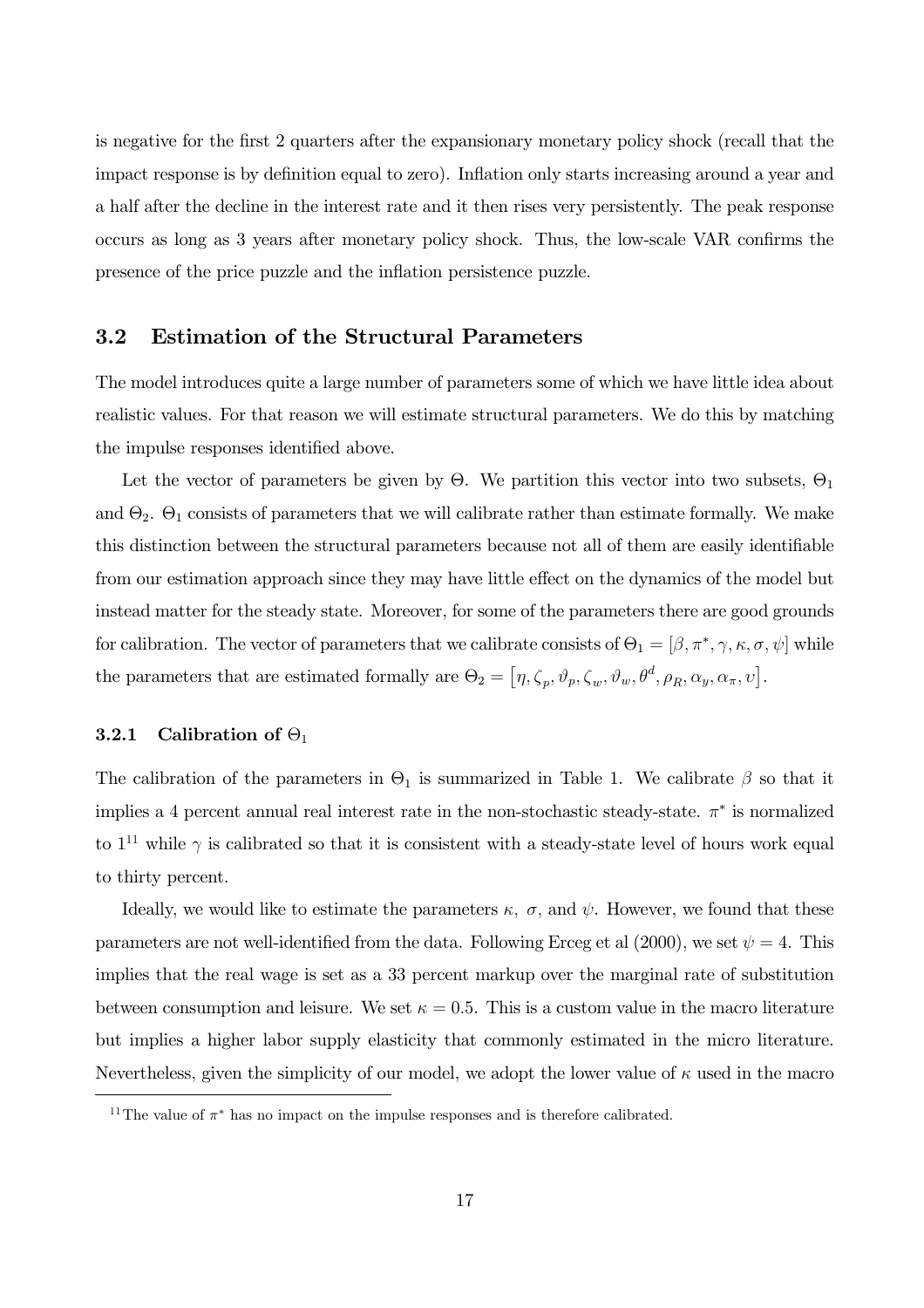literature. Finally, we set  $\sigma = 3$  which implies an intertemporal elasticity of substitution of consumption of 1/3 which is in the range of values that is viewed as "reasonable".

#### 3.2.2 Estimation of  $\Theta_2$

We estimate  $\Theta_2$  using a limited information approach. The idea of the estimation is to derive  $\Theta_2$  by matching the model based impact of a monetary policy shock with the empirical VAR estimates.

We do this the following way. First, collect the empirical estimates of the responses of consumption, inflation, and the nominal interest rate to a one standard error monetary policy shock in the 3Rx1 vector  $\widehat{\Phi}^{data}$  and let W be a 3R square diagonal matrix with the inverse of the standard errors of  $\widehat{\Phi}^{data}$  along its diagonal. The structural parameters are then estimated from the following minimization problem:

$$
\widehat{\Theta}_2 = \arg\min_{\Theta_2} \left( \widehat{\Phi}^{data} - \widehat{\Phi} \left( \Theta_2 | \Theta_1 \right)^{theory} \right) W \left( \widehat{\Phi}^{data} - \widehat{\Phi} \left( \Theta_2 | \Theta_1 \right)^{theory} \right)'
$$
(35)

where  $\Phi(\Theta_2|\Theta_1)^{theory}$  denotes the impulse response of the observables in the model economy given the parameters that are estimated,  $\Theta_2$ , contingent upon our calibration of  $\Theta_1$ .

When estimating  $\Theta_2$  we need to take into account one subtle issue. Recall that when estimating  $\widehat{\Phi}^{data}$  we assumed that consumption and inflation do not respond contemporaneously to the monetary policy shock. In our model this identifying assumption is not correct. To address this problem we introduce a simulation step in which we measure the model's impulse responses subject to the empirical identification strategy.<sup>12</sup> Thus,  $\widehat{\Phi}(\Theta_2|\Theta_1)^{theory}$  does not correspond directly to the "true" responses of the observables to the monetary policy in the model economy, but instead to the impact of a measured monetary policy shock on the model equivalents of the observables. That is, we derive the measure  $\hat{\Phi} (\Theta_2 | \Theta_1)^{theory}$  using the following strategy:

**Step 1:** Solve the model for a given value of  $\Theta_2$  and for the assumed value of  $\Theta_1$ .

Step 2: Simulate N times time series of length T of the observables given  $\Theta$ . Let the observables be consumption, inflation and the nominal interest rate. Add a small amount of measurement error to each of the artificial time series.

<sup>&</sup>lt;sup>12</sup>Christiano, Eichenbaum and Evans (2005) address this issue instead by introducing timing assumptions in the model economy that renders it consistent with the identifying assumption in the data.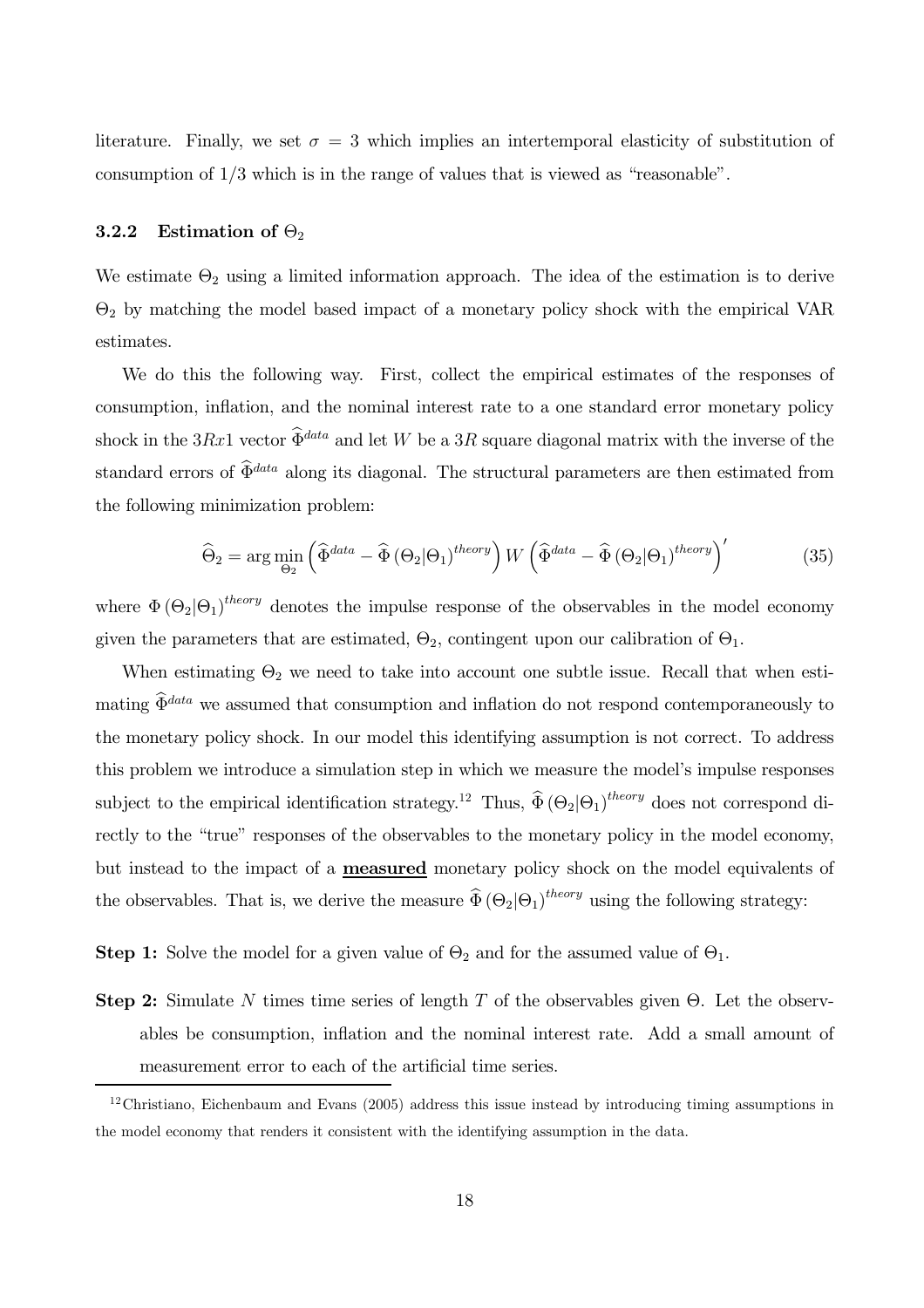**Step 3:** Estimate a VAR for each of the N artificial time series and calculate  $\hat{\Phi}_i (\Theta_2 | \Theta_1)^{theory}$ of the  $i$ <sup>th</sup> simulation from the impulse responses assuming that consumption and inflation do not respond contemporaneously to the monetary policy shock.

**Step 4:** Calculate  $\widehat{\Phi} (\Theta_2 | \Theta_1)^{theory}$  as the mean of  $\widehat{\Phi}_i (\Theta_2 | \Theta_1)^{theory}$  for  $i = 1, 2, ...N$ .

The measurement errors are added in step 2 in order to address the stochastic singularity of the VAR using the artificial data given that there is a single source of variation in the time series. We then calculate the standard errors of  $\widehat{\Theta}_2$  following Hall et al (2007) as:

$$
\Omega_{\Theta_2} = \Gamma(\Theta_2|\Theta_1)^{theory} \frac{\partial \widehat{\Phi}(\Theta_2|\Theta_1)^{theory}}{\partial \Theta_2} W \Sigma_N W \frac{\partial \widehat{\Phi}(\Theta_2|\Theta_1)^{theory}}{\partial \Theta_2} \Gamma(\Theta_2|\Theta_1)^{theory}
$$
  

$$
\Gamma(\Theta_2|\Theta_1)^{theory} = \left[ \frac{\partial \widehat{\Phi}(\Theta_2|\Theta_1)^{theory}}{\partial \Theta_2} W \frac{\partial \widehat{\Phi}(\Theta_2|\Theta_1)^{theory}}{\partial \Theta_2} \right]^{-1}
$$
  

$$
\Sigma_N = \Sigma + \frac{1}{N^2} \sum_{i=1}^N \Sigma_i
$$

where  $\Sigma_i$  is the covariance matrix of  $\widehat{\Phi}_i (\Theta_2|\Theta_1)^{theory}$  and  $\Sigma$  is the covariance matrix of the impulse responses in the data.

This estimator is applied subject to various parameter restrictions. We assume that  $\xi_p, \xi_w, \alpha_y, v \geq 1$  $0, 0 \le \vartheta_p, \vartheta_w \le 1, \eta, \alpha_{\pi} > 1, 0 \le \theta^d < 1$ , and  $-1 < \rho_N < 1$ . We use 100 simulations in step 3 and the (vector of) measurement error added in step 2 is assumed to be normally distributed with mean 0 and variance  $0.0001$ .

## 4 Results

In this section we discuss the estimation results and the extent to which the deep habits model is useful for understanding the impact of monetary policy shocks. In order to bring out the insights clearer we compare the results for the deep habits model with two alternative models. The first alternative model is a standard "aggregate" habit new Keynesian model. In this model preferences are given by:

$$
V_0 = E_0 \sum_{t=0}^{\infty} \beta^t \left[ \frac{1}{1-\sigma} \left( c_t^j - \theta^a c_{t-1} \right)^{1-\sigma} - \frac{\gamma}{1+\kappa} \left( h_t^j \right)^{1+\kappa} \right]
$$
(36)

$$
c_t^j = \left[ \int_0^1 (c_{it}^j)^{1-1/\eta} di \right]^{1/(1-1/\eta)}
$$
(37)  

$$
c_t = \int_0^1 c_t^j dj
$$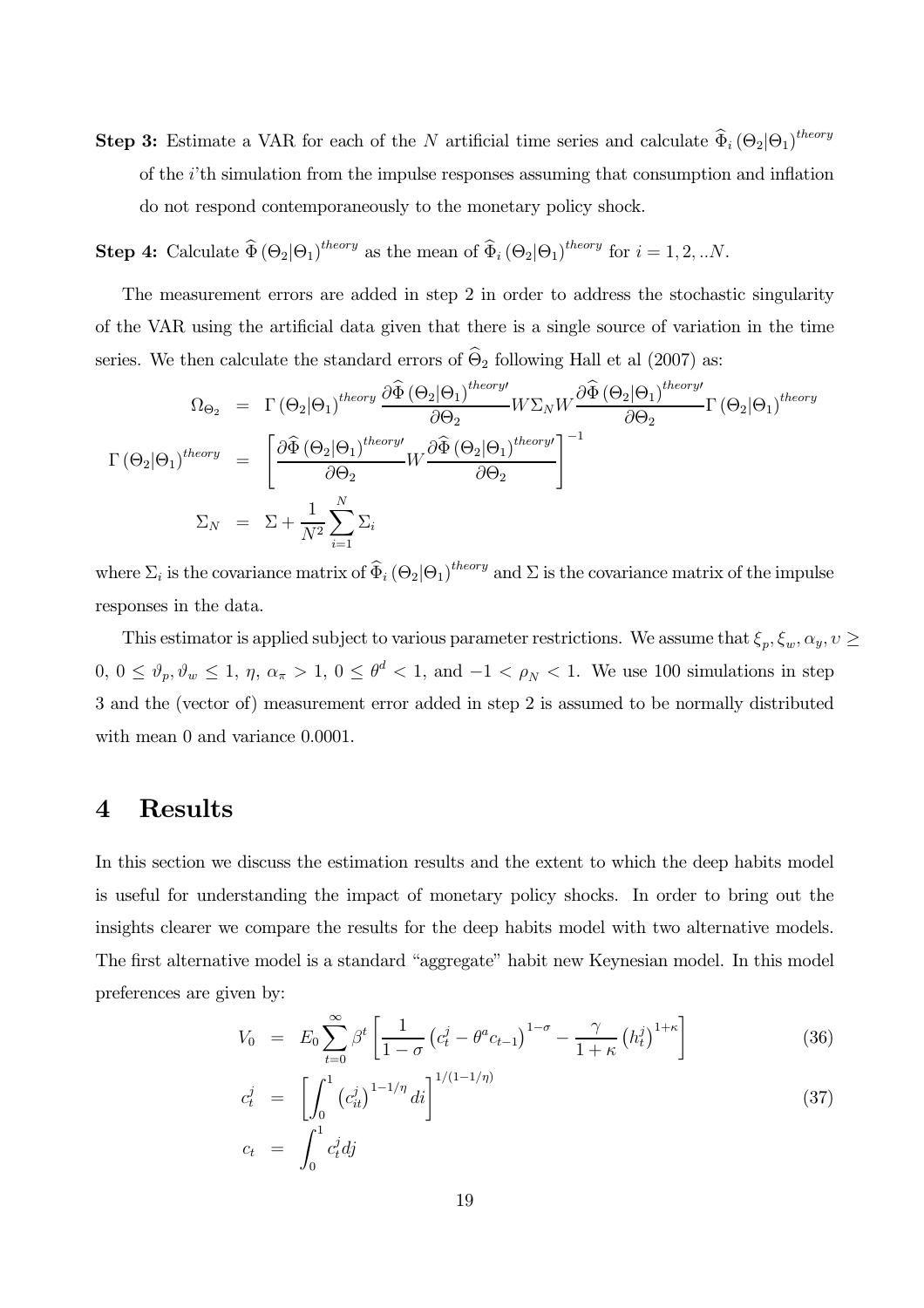which is the specification used in much of the literature.  $\theta^a$  here denotes the importance of the aggregate (external) habit. A crucial difference between this model and the deep habits model is that the aggregate habit does not impact directly on firms' pricing policies and leaves markups constant unless there are impediments to changing prices. The second alternative model is the standard new Keynesian model with no habits which corresponds to our baseline model with the restriction that  $\theta^d = 0$ . The estimates of the parameters and their standard errors of the deep habits model and the parameters of the two alternative models are reported in Table 2.

It is instructive first to consult Figures 2-4 which illustrate the VAR based impulse responses of the observables to a monetary policy shock for the three alternative models along with the empirical counterparts of these responses. Even a visual inspection makes it clear that the deep habits model provides a superior fit to the empirical estimates of the impact of a monetary policy shock. The deep habits model captures very precisely the hump-shaped impact of the monetary policy shock on aggregate consumption and the interest rate path is also matched extremely well. Importantly, the fit to the impact on inflation is extremely good: The model can account simultaneously for the price puzzle and for inflation persistence. As far as the latter phenomenon is concerned, the model not only is consistent with an outdrawn increase in inflation but it also correctly identifies the period of maximum impact on the inflation rate.

The aggregate habit model gives rise to a consumption response to the monetary policy shock that is very similar to the deep habits model. The reason for this is that the deep habits and aggregate habits model imply identical Euler equations for the intertemporal allocation of aggregate consumption. However, the aggregate habits model provides a worse fit to both the interest rate path and to the inflation response. As far as the interest rate path is concerned, the initial size of the shock appears to be under-estimated. In terms of the inflation response, the aggregate habits model can account neither for the price puzzle nor for the extent of the inflation persistence since the maximum impact on inflation occurs around a year earlier in the model than in the US data.

By far the worst fit occurs in the standard new Keynesian model in which the interest rate path is rather odd, and the consumption response is very different from what is observed in the data. The model does appear to be consistent with the main features of the inflation response but this is due to the rather odd interest rate path and comes at the cost of the poor fit to the consumption dynamics.

The impression of the superior fit of the deep habits model is confirmed by the minimized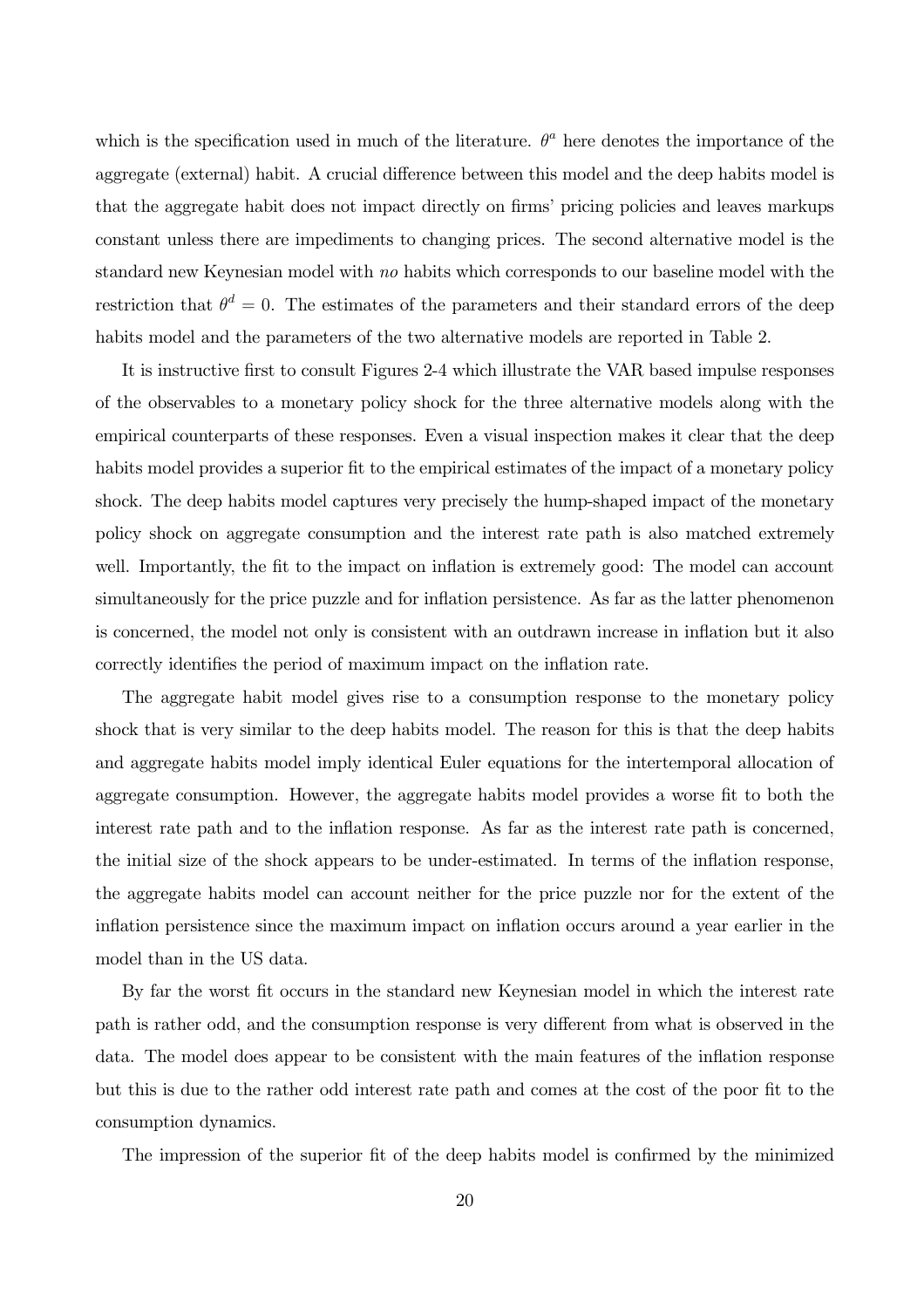value of the quadratic form reported in the last row of Table 2. The deep habits model attains a minimum of the quadratic form that is 40 percent lower than the aggregate habits model and 70 percent lower than the standard new Keynesian model. The parameters estimated with the standard new Keynesian model are rather absurd. In particular, this model implies an extremely high cost of changing nominal prices while the estimate of the nominal wage rigidity is moderate. The former of these findings echo results in Ireland (2001). For that reason, we concentrate the discussion on two habit formation models.

The point estimate of the key deep habits parameter,  $\theta^d$ , is 0.852. Interestingly, when we instead assume a standard aggregate habit model, we find a very similar point estimate of the aggregate habit parameter,  $\theta^a = 0.826$ . The associated standard errors are in both cases very small. Thus, the two models have very similar implications for how habits affect the intertemporal allocation of consumption but as we have seen lead to very different implications for the dynamics of inflation.

The most interesting parameters apart from those relating to habits, are those that relate to the extent of nominal rigidities. The estimates of  $\zeta_p$  and  $\zeta_w$  are much lower in the deep habits economy relative to the aggregate habit model. When we allow for deep habits we find that  $\zeta_p = 14.5$  and that  $\zeta_w = 41$ . In the aggregate habits economy instead we find more than twice as high estimates of both parameters,  $\zeta_p = 31$  and  $\zeta_w = 103$ . Thus, not only does the deep habits model account better for the dynamic adjustment of prices in response to a monetary policy shock, but it does so relying on smaller impediments to price and wage adjustment. Notice also that both of the habit models gives estimates of  $\vartheta_p$  that imply full indexation of prices while the models disagree on the extent of wage indexation.

The monetary policy function parameter estimates imply a great deal of interest rate smoothing with a point estimate of  $\rho_R$  of 0.74 in the deep habits economy and 0.85 when assuming aggregate habits. However, the relative weight on inflation varies quite substantially across the two models with the deep habits model being consistent with a more hard nosed anti-inflationary central bank reaction function.

Recall that the impulse responses illustrated in Figures 2-4 do not correspond directly to the impact of a monetary policy shock in the model since they are measured subject to the VAR filter. In order better to understand the results, we now examine the exact impulse responses of the two habits models. These are illustrated in Figure 5 and 6. The exact impulse responses for the aggregate habits model confirm the lack of a good fit to the inflation process. In fact, in this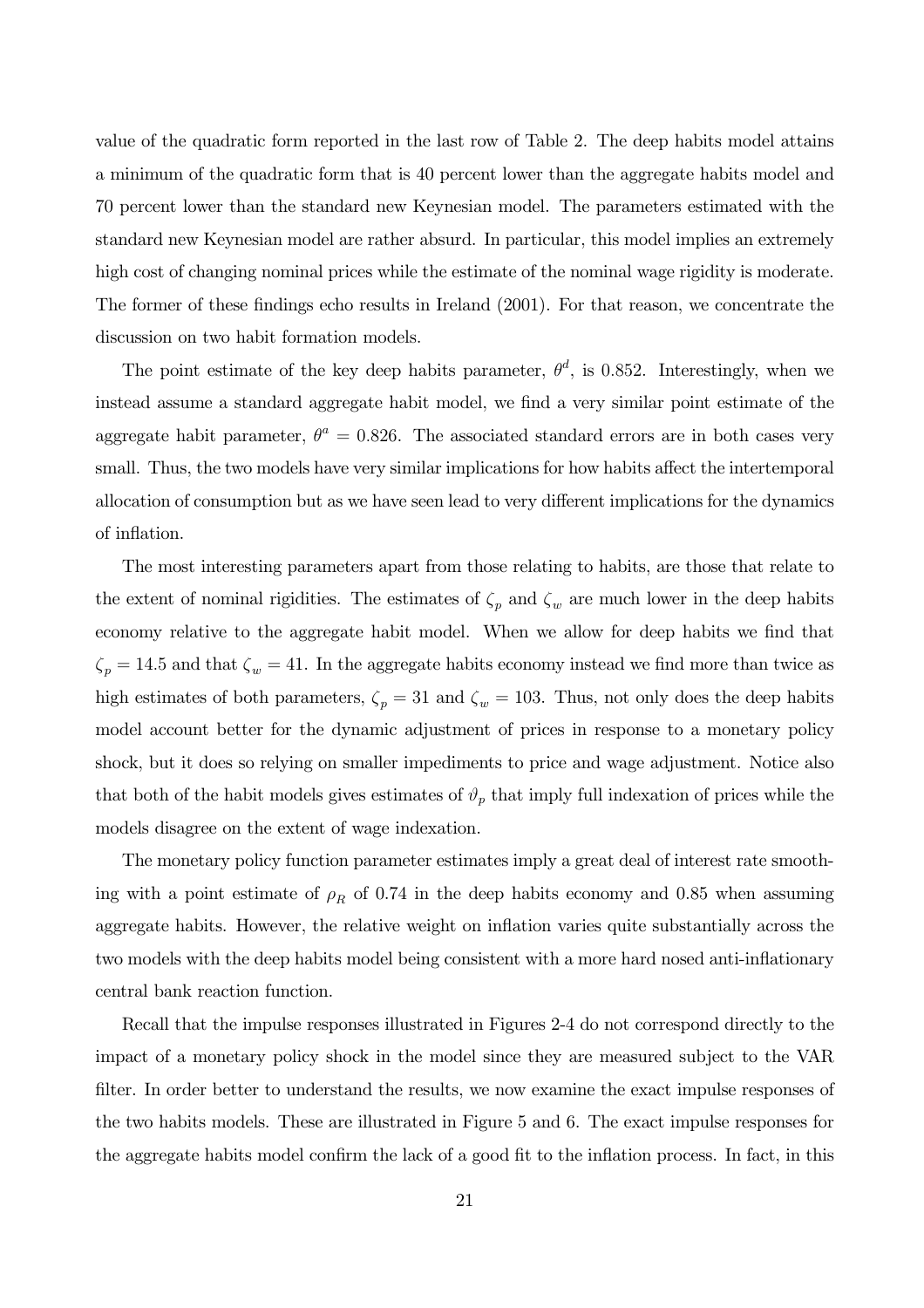model the inflation rate rises slightly upon impact and reaches its peak two years after the cut in the interest rate. Moreover, the consumption response is much more muted according to the exact impulse responses than the VAR-based impulse responses. The deep habits model instead paints a different picture. For this model the consumption and interest rate paths according to the VAR-based measurement are as good as identical to the exact impulse responses. The exact impulse responses of the inflation dynamics instead indicate an even larger price puzzle than the VAR based results. This is interesting since it implies that the price puzzle does not seem to be caused by measurement.

The adjustment of markups is the key difference between the two habit models. To see better the impact of introducing deep habits, Figure 7 illustrates the paths of the markup in response to a monetary policy shock. We plot three markup paths. The first two correspond to the responses of markups in the deep habits and aggregate habits economies using the parameter estimates reported in Table 2. The third path corresponds to the impulse response of the markup using the parameter estimates of the deep habits economy (the first column of Table 2) but setting  $\theta^a$ equal to the corresponding estimate for the deep habit and setting the deep habits parameter to zero. Comparing the first and third paths of the markup thus tells us the impact of allowing for deep habits rather than the standard aggregate habit assuming that all other parameters are unchanged.

Comparing the paths of the markup when assuming common parameters so that the two economies differ only in the modeling of habits illustrates that the deep habits mechanism gives rise to a much steeper decline in the markup in response to the monetary policy shock than the standard aggregate habit model. The reason for this is that the producers in the deep habit economy find it optimal to lower the markup in response to the increase in current demand (which increases the price elasticity of demand) and the expectation of future consumption growth (which makes future market share valuable) that take place following the decline in the interest rate. This leads to a period of declining inflation despite the monetary injection. As time goes by, current consumption and habitual consumption become aligned and future consumption growth declines. This reverses producers' incentive to lower the markup and at this point prices start rising rather fast. This mechanism brings about a persistent increase in the inflation rate which matches the response of inflation observed in the US data.

Recall that the estimates of the costs of changing prices and wages are lower when we allow for deep habits than in the standard aggregate habit economy (see Table 2). Despite this, the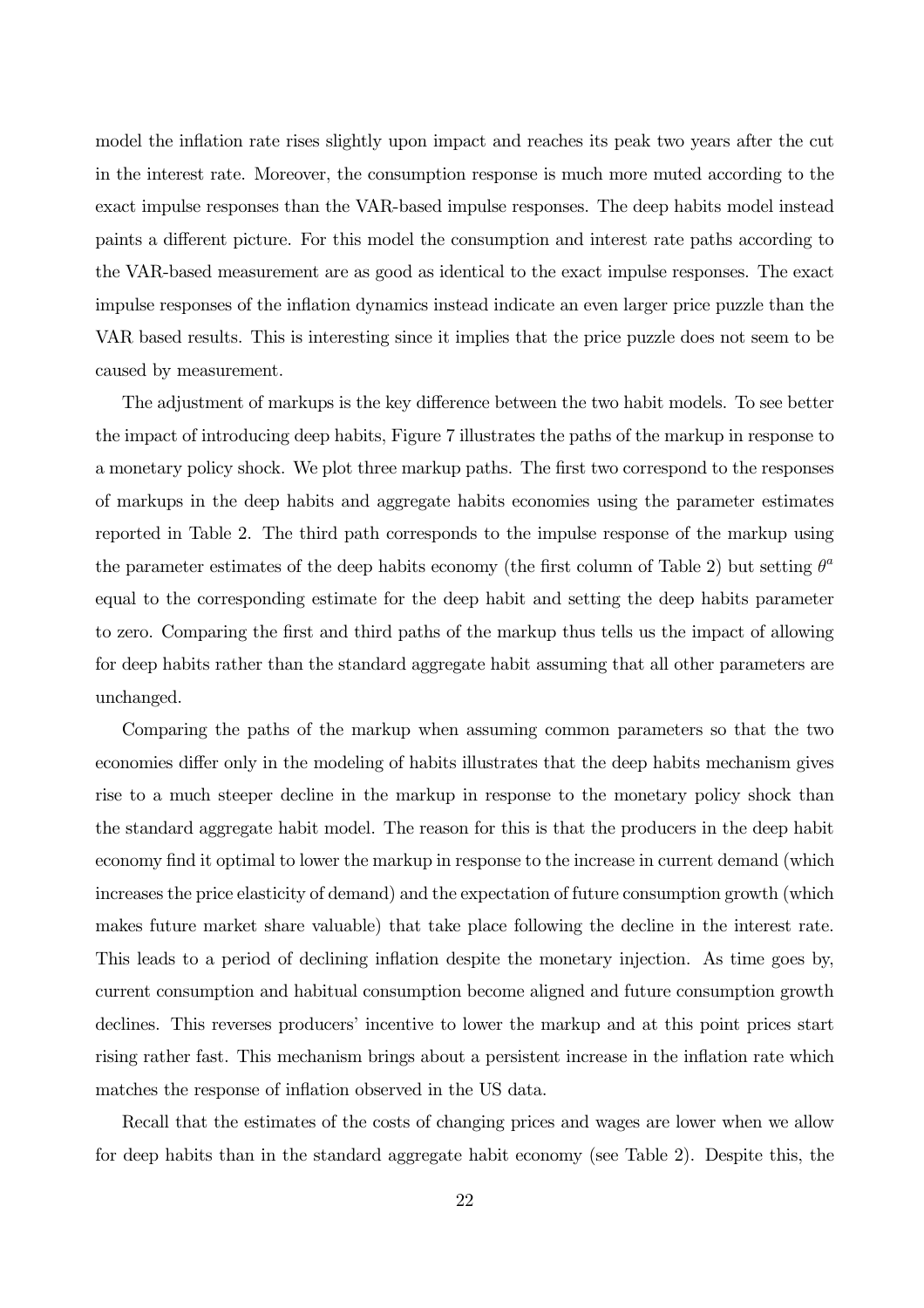markup declines more in the deep habits economy than in the aggregate habit economy when we allow for differences in parameter values. This shows that the deep habits mechanism and nominal rigidities are complementary in terms of giving rise to a prolonged period of low markups after the monetary policy shock. The presence of nominal rigidities thus creates a role for deep habits in accounting for the dynamic impact of monetary policy shocks while the introduction of deep habits implies less need for extreme degrees of impediments to the adjustment of prices and wages.

#### 4.1 Constrained Markup

One worry with the results discussed above is that the markup in the deep habits model may be somewhat large and is far too small in the standard new Keynesian model. In the deep habits model the steady-state markup is given as:

$$
\mu = \left[\frac{\eta-1}{\eta} - \frac{1-\beta}{\eta}\frac{\theta^d}{\left(1-\theta^d\right)}\right]^{-1} > \frac{\eta}{\eta-1}
$$

while in the two alternative models the steady-state markup is  $\frac{\eta}{\eta-1}$ . Thus, given the point estimates in Table 2, the steady-state markup in the standard new Keynesian model is approximately 0, it is 24 percent in the standard habit model, while it is as high as 74 percent in the deep habits model.

In Table 3 we report the parameter estimates when we constrain the markup to be 50 percent. In the deep habits economy we introduce this restriction by allowing  $\theta^d$  to be estimated and then imposing the value of  $\eta$  that is consistent with a 50 percent markup. In the other two economies we instead impose  $\eta = 3$  directly.

Introducing this restriction leads to much more reasonable estimates of the degree of nominal rigidities for the standard new Keynesian model but its fit is still much worse than any of the two alternative models. The parameters of the two habit economies are to a large extent unchanged. In particular, the estimates of  $\theta^d$  and  $\theta^a$  are very similar to those reported in Table 2 and still indicate significant habit effects. We find a slight drop in the estimate of the extent of nominal rigidities in the deep habits economy but the parameters now appear more precisely estimated. In the aggregate habits economy instead, the estimate of  $\zeta_p$  falls but we obtain an even higher estimate of  $\zeta_w$ . Most importantly, according to the quadratic form, the deep habits model still provides a much better fit to the data than the standard habit model.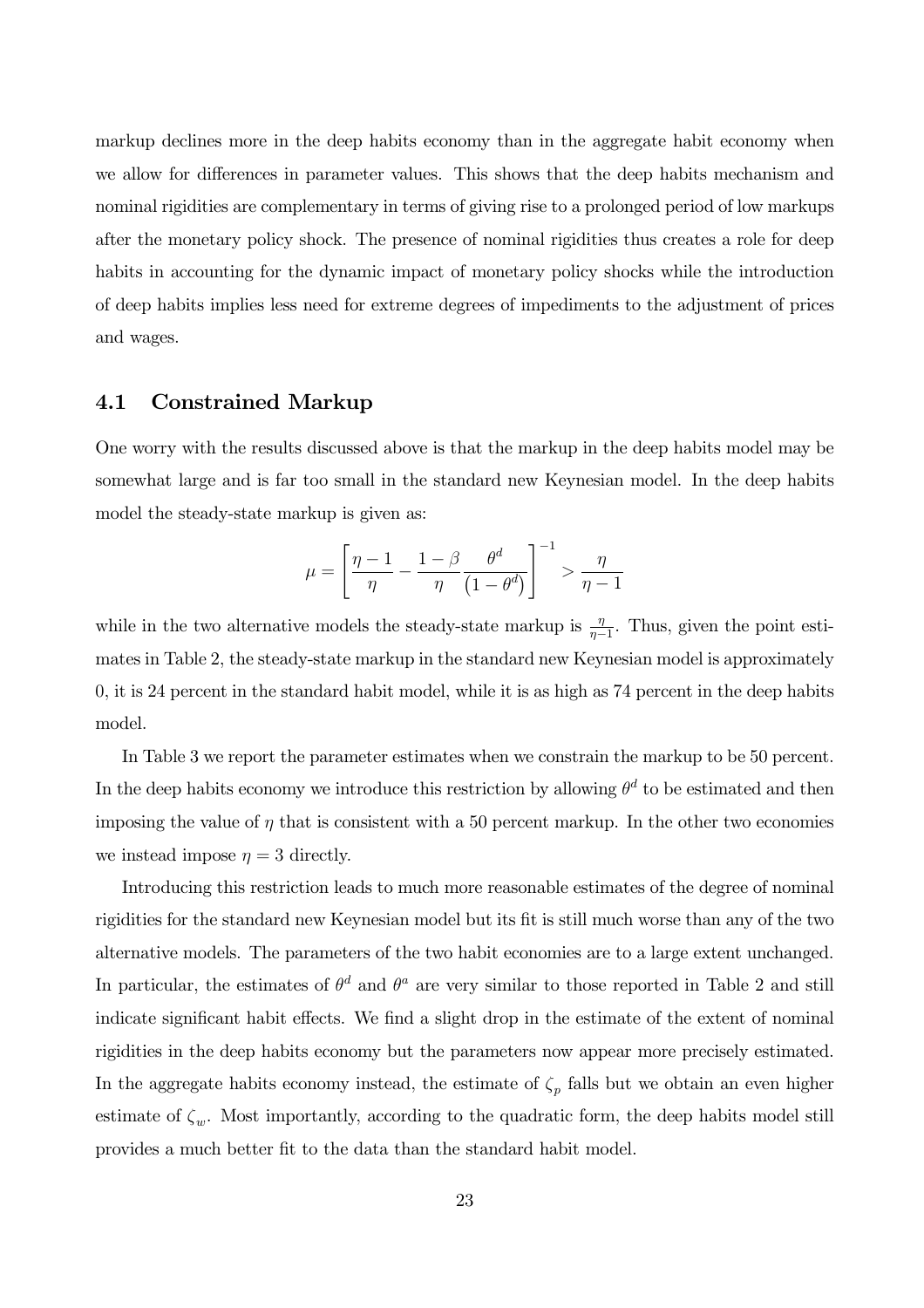Figure 8 illustrates the VAR based impulse responses for the constrained version of the deep habits model. We note that the results are approximately unchanged relative to those shown in Figure 3. Thus, our results do not derive from unreasonable assumptions regarding the markup.

#### 4.2 Sub-Sample Stability

During the sample period US monetary policy has undergone fundamental changes. These changes have elsewhere been shown to have given rise to important changes in the monetary reaction function and it has also been claimed that these structural changes are partially responsible for price puzzle and for the extent of the inflation puzzle. Therefore, it is potentially an important issue to take into account as far as the current exercise is concerned.

Perhaps the most fundamental change in US monetary policy took place in August 1979 when Volcker took office at the Federal Reserve. His chairmanship marked the beginning of a less accommodating US monetary policy regime which has been associated with a decline in the US inflation rate. For this reason we now examine the consequences of allowing for a structural change that takes place in the third quarter of 1979. To be precise, we reestimate the empirical VAR by splitting the sample into a pre-1979:3 sample and a post-1979:2 sample. We then reestimate the structural parameters and examine the extent to which the change in monetary policy affects our results.

The parameter estimates relating to the sub-samples are reported in Table 4. The key message from this table is that although we find changes in some parameters, the estimates of the deep habits parameter are constant across sub-samples and very similar to the full sample results.

Parameter instability relates instead mainly to (a) the parameters relating to the monetary policy reaction function, and (b) the parameters that determine the extent of nominal rigidities. As far as the interest rate rule is concerned, the late sub-sample is associated with a hard nosed interest rate rule which depends on inflation only while the early sample was characterized by accommodating monetary policy with a large weight associated with fluctuations in output. We also find some decline in the extent of interest rate smoothing. In terms of nominal rigidities we find that the extent of rigidity of prices has increased over time while wages have become more flexible. These results square well with conventional wisdom.

Figure 9 shows the impact of a monetary policy shock in the late sub-sample. We find a smaller price puzzle and a less persistent impact of monetary policy shocks on the inflation rate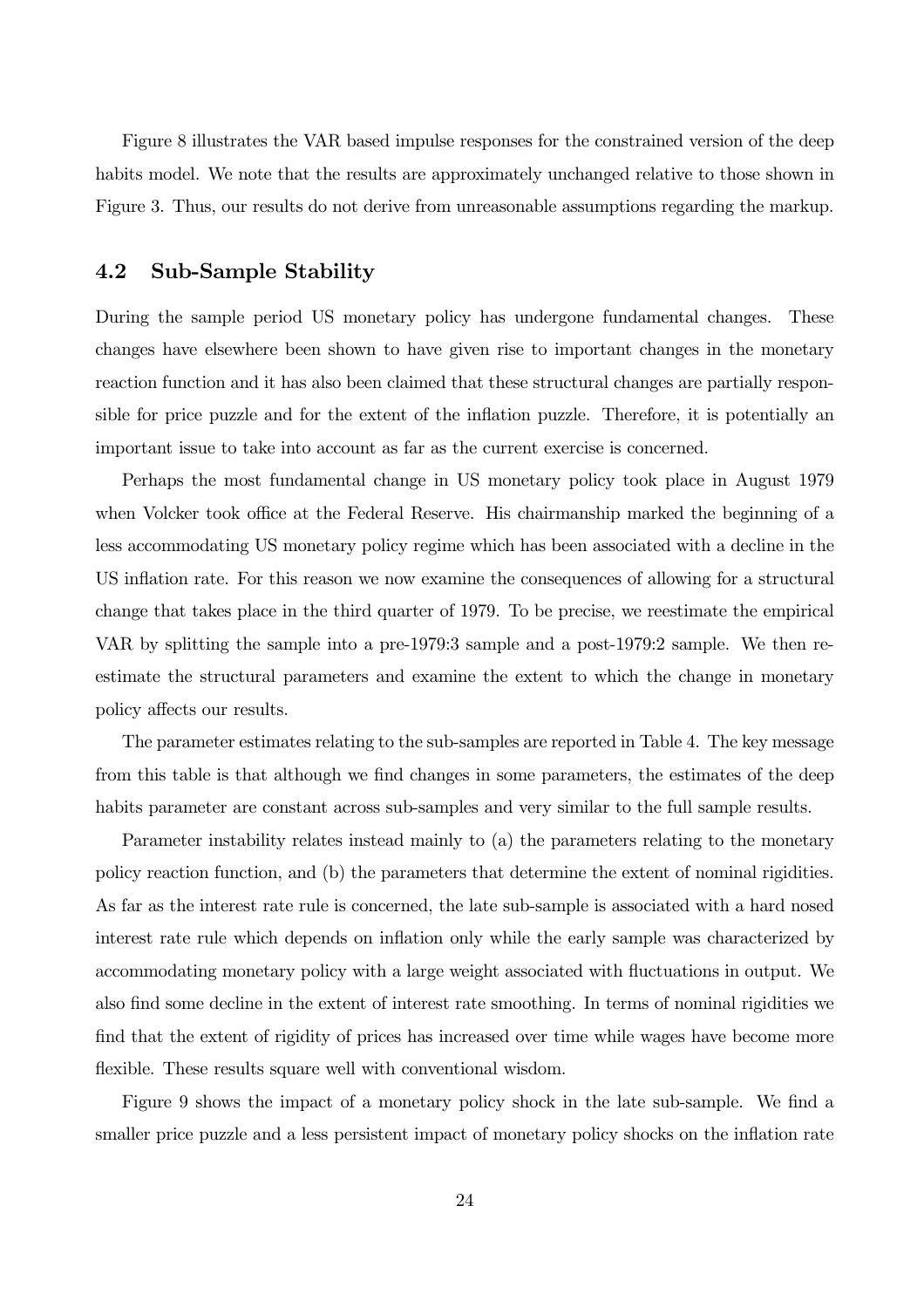in recent sub-sample relative to the full sample. However, the post-1979:3 sub-sample still implies a negative impact response of an expansionary monetary policy shock on the inflation rate, and the peak response of inflation still occurs as late as 10 quarters after the monetary loosening. Importantly, the deep habits model provides a good fit to the observed dynamic impact of monetary policy shocks even in the late sub-sample. We conclude from this that although the extent of the price puzzle and the inflation persistence puzzle are related to structural changes, the deep habits mechanism is key for understanding the dynamic impact of monetary policy shocks.

## 5 Conclusions

In this paper we have asked whether a parsimonious sticky-price sticky wage model extended with deep habits can account for the dynamic effects of monetary policy shocks. We find that this is indeed the case. In particular, when allowing for customer market effects modeled through deep habits, one can simultaneously account for the persistent effects of monetary policy shocks on aggregate consumption and for the impact on inflation. One important aspect of our results is that the introduction of deep habits allows one to account for the price puzzle and for inflation persistence without relying on unreasonable extents of nominal rigidities. The reason for this is that nominal rigidities in the form of impediments to price and wage adjustments and deep habits are complementary. The existence of nominal rigidities introduces a role for deep habits in accounting for the impact of monetary policy shocks and the countercyclical nature of markups that derive from deep habits decreases the need for nominal rigidities when accounting for the sluggish adjustment of inflation to monetary policy shocks. We have also shown that while inflation persistence and the price puzzle were more pronounced pre-Volcker, the importance of the deep habit mechanism has remained constant over time. In that sense, our paper points towards structural reasons for the impact of monetary policy shocks on inflation.

Our results indicate that more attention should be directed towards goods market features when examining the impact of monetary policy shocks. The previous literature has examined in great detail how marginal cost persistence, backward looking price setting, and labor market frictions impact on monetary policy, but much less attention has been paid to goods market features which we here have shown to be key. We think that this may also have important implications for issues relating to optimal monetary policy design but we leave this issue for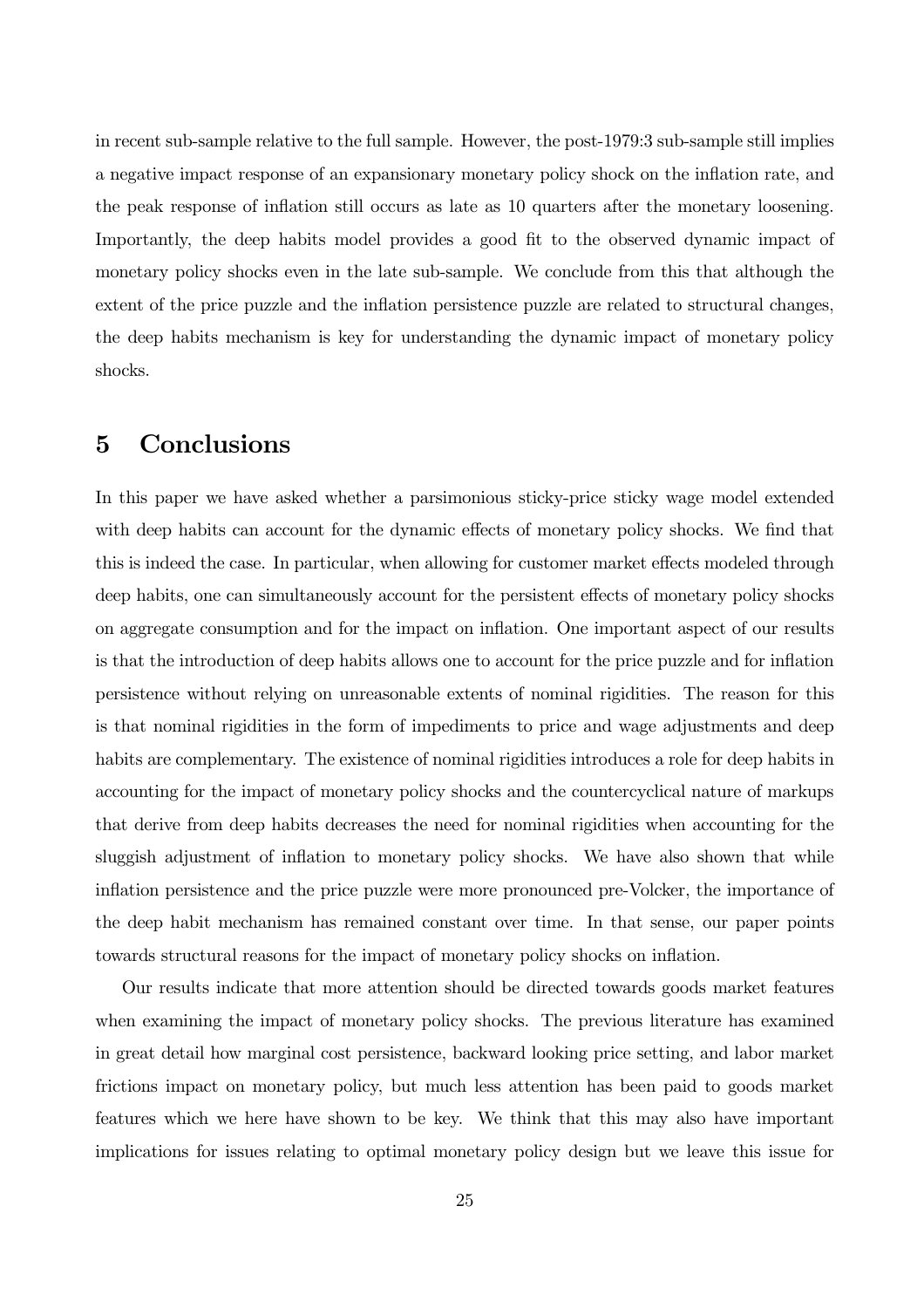future research.

## 6 References

Benati, Luca, 2008, "Investigating Inflation Persistence Across Monetary Regimes", Quarterly Journal of Economics 123(3), 1005-60.

Brissimis, Sophocles N., and Nicolas S. Magginas, 2006, "Forward-looking Information in VAR Models and the Price Puzzle", Journal of Monetary Economics 53(6), 1225-34.

Castelnuovo, Efrem, and Paolo Surico, 2006, "The Price Puzzle: Fact or Artefact", Bank of England Working Paper no. 288.

Chari, Varadarajan V., Ellen McGrattan and Patrick J. Kehoe, 2000, "Sticky Price Models of the Business Cycle: Can the Contract Multiplier Solve the Persistence Problem?", Econometrica 68(5), 1151-80.

Christiano, Lawrence J, Martin Eichenbaum and Charles Evans, 2005, "Nominal Rigidities and the Dynamic Effects of a Shock to Monetary Policy", **Journal of Political Economy** 113, 1-45.

Erceg, Christopher J., Dale W. Henderson, and Andrew T. Levin, 2000, "Optimal Monetary Policy with Staggered Wage and Price Contracts", **Journal of Monetary Economics** 46(2), 281-313.

Fuhrer, Jeffrey and Gerald Moore, 1995, "Inflation Persistence", Quarterly Journal of Economics 110, 127-160.

Galí, Jordi and Mark Gertler, 1999, "Inflation Dynamics: A Structural Econometric Analysis", Journal of Monetary Economics 44, 195-222.

Hall, Alastair, Atsushi Inoue, James N. Nason, and Barbara Rossi, 2007, "Information Criteria for Impulse Response Function Matching Estimation of DSGE Models", manuscript, Duke University.

Hanson, Michael S., 2004, "The "Price Puzzle" Reconsidered", Journal of Monetary Economics 51(7), 1385-1413.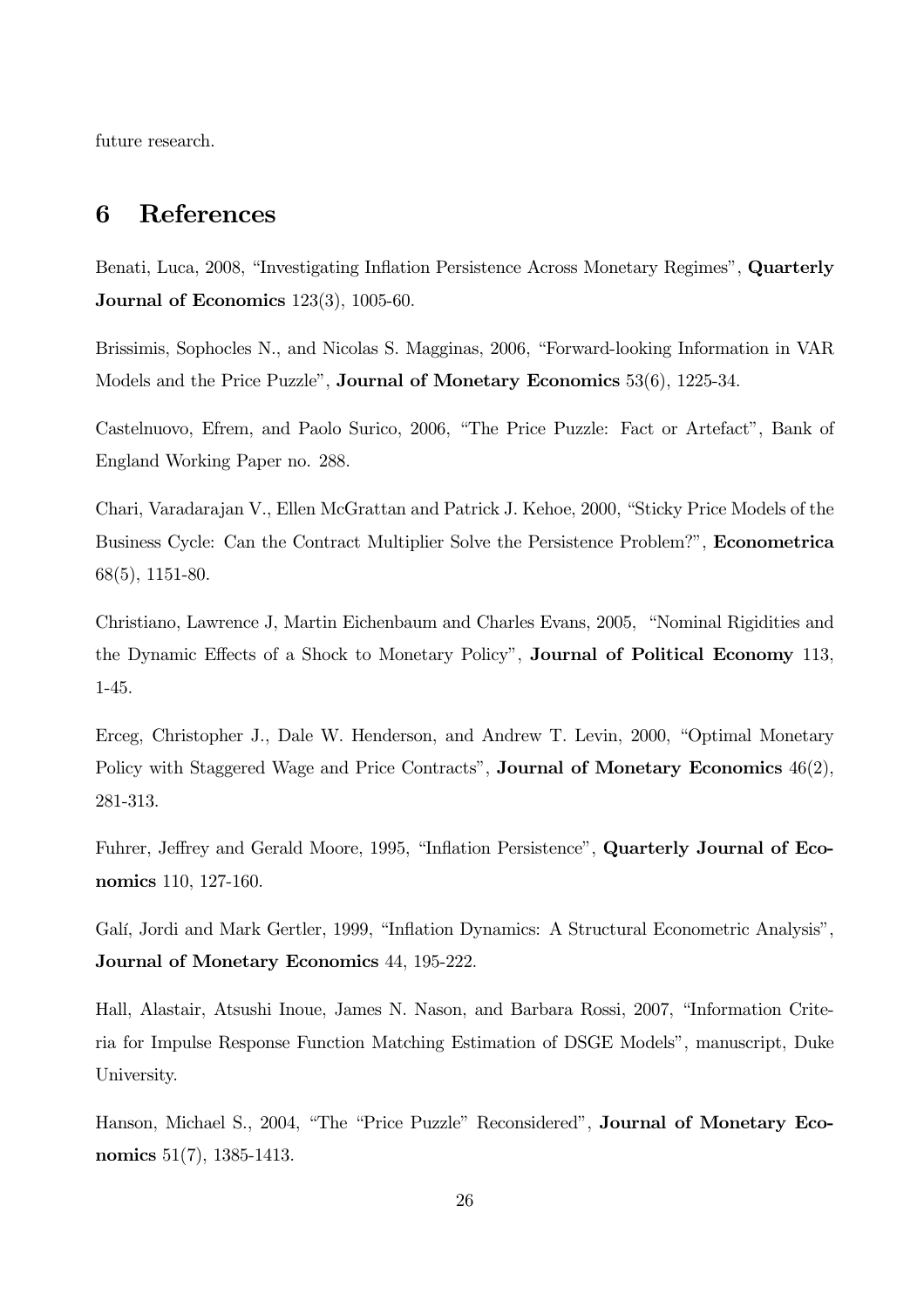Holden, Steinar, and John C. Driscoll, 2003, "Inflation Persistence and Relative Contracting", American Economic Review 93(4), 1369-72.

Ireland, Peter N., 2001, "Money's Role in the Monetary Transmission Mechanism", NBER working paper no. 8115.

Levin, Andrew T., and Jeremy Piger, 2003, "Is Inflation Persistence Intrinsic in Industrial Economies?", working paper no.2002-023, Federal Reserve Bank of st. Louis.

Rabanal, Pau, and Juan F. Rubio-Ramirez, 2003, "Inflation Persistence: How Much Can We Explain?", Federal Reserve Bank of Atlanta Economic Review, Second Quarter, 43-55.

Ravn, Morten O., Stephanie Schmitt-Grohe and Martin Uribe, 2006, "Deep Habits", Review of Economic Studies 73(1), 195-218.

Ravn, Morten O., Stephanie Schmitt-Grohe and Martin Uribe, 2008, "Explaining the Effects of Government Spending on Consumption and the Real Exchange Rate", manuscript, EUI and Columbia University.

Rotemberg, Julio J., 1982, "Sticky Prices in the United States", **Journal of Political Economy** 90(6), 1187-1211.

Sims, Christopher A., 1992, "Interpreting the Macroeconomic Time Series Facts: The Effects of Monetary Policy", European Economic Review 36, 2-16.

Smets, Frank, and Raf Wouters, 2003, "An Estimated Dynamic Stochastic General Equilibrium Model of the Euro Area", **Journal of the European Economic Association** 1(5), 1123-1175.

Steinsson, Jon, and Emi Nakamura, 2008, "Price Setting in Forward Looking Customer Markets", manuscript, Columbia University.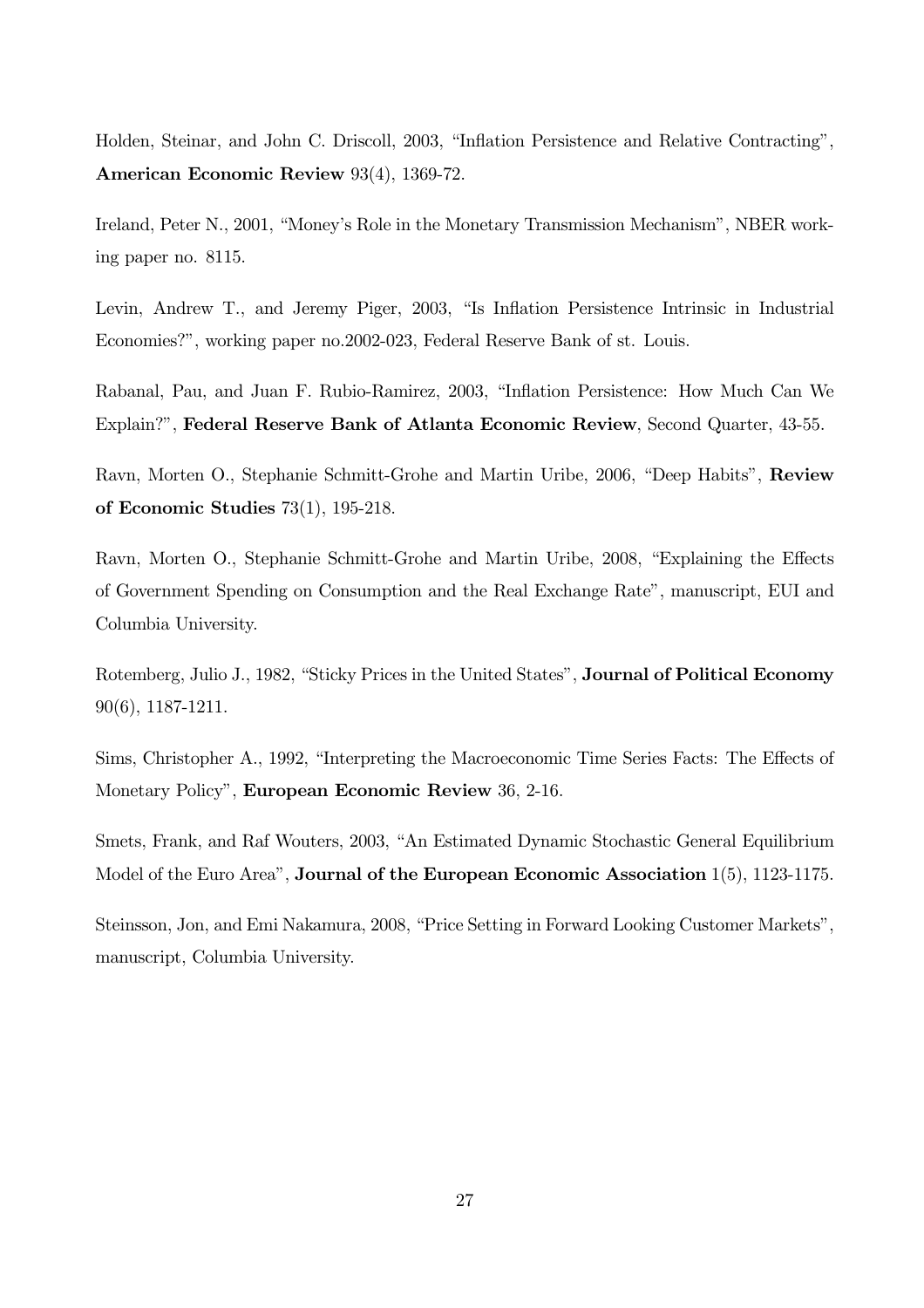# Tables and Figures

| Parameter | Meaning                      | Calibration                              |  |
|-----------|------------------------------|------------------------------------------|--|
| $\gamma$  | Weight on distuility         | Calibrated to imply $\overline{h} = 0.3$ |  |
|           | of work                      |                                          |  |
| $\beta$   | subjective discount factor   | Calibrated to imply quarterly            |  |
|           |                              | real interest rate of 1 percent          |  |
| $\pi^*$   | Steady-state gross inflation | 1                                        |  |
|           | rate                         |                                          |  |
| $\psi$    | Labor demand elasticity      | 4                                        |  |
|           |                              |                                          |  |
| $\kappa$  | Inverse of labor supply      | 0.5                                      |  |
|           | elasticity                   |                                          |  |
| $\sigma$  | Inverse of intertemporal     | 3                                        |  |
|           | elasticity of substitution   |                                          |  |

Table 1: Calibrated Parameters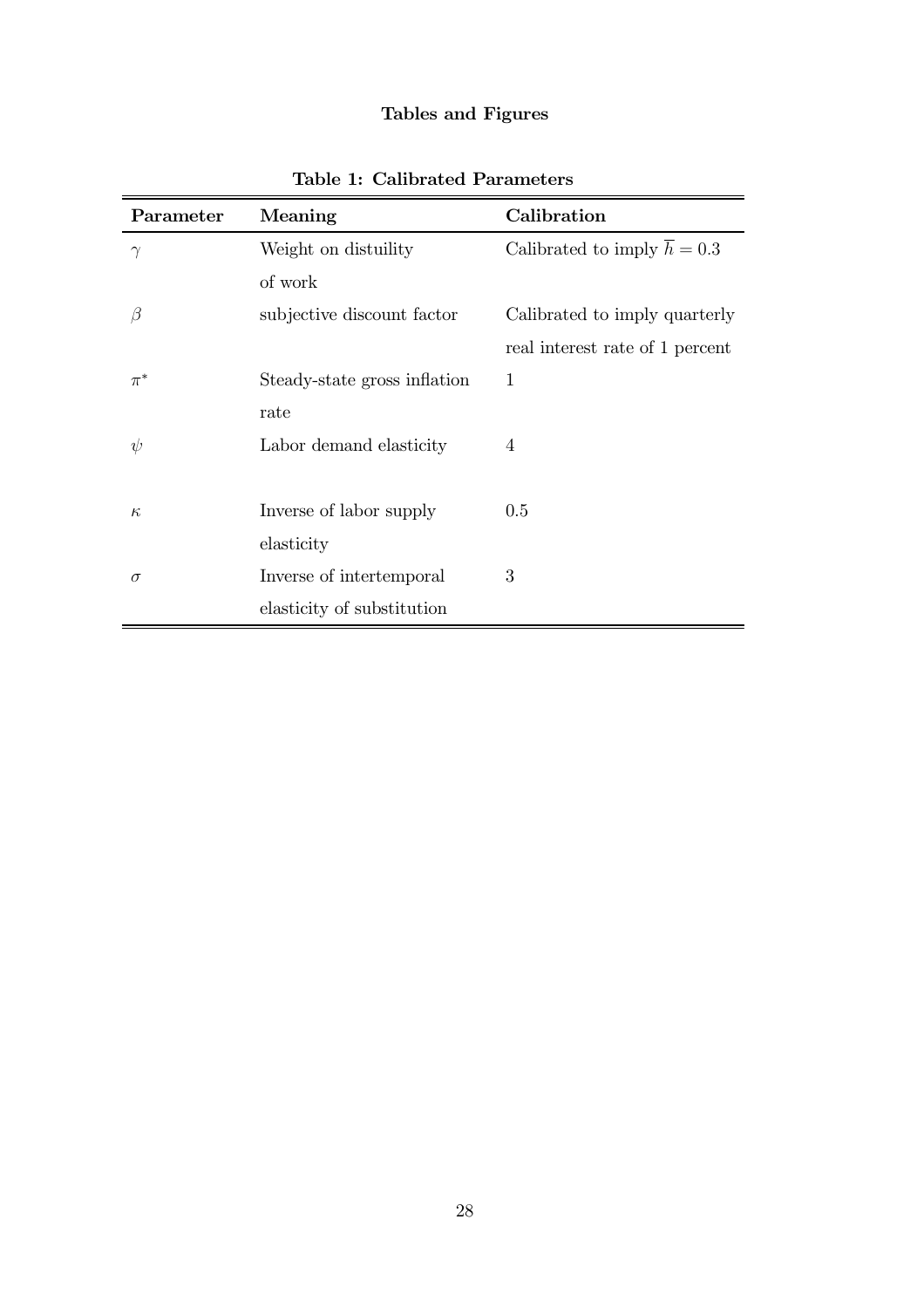|                            | Model            |            |                  |            |                  |            |
|----------------------------|------------------|------------|------------------|------------|------------------|------------|
|                            | Deep Habits      |            | Aggregate Habit  |            | No Habit         |            |
| Parameter                  | Estimate         | Std. error | Estimate         | Std. error | Estimate         | Std. error |
| $\eta$                     | $2.48\,$         | $0.27\,$   | $5.18\,$         | $0.03\,$   | 10134            | 281.22     |
| $\zeta_p$                  | 14.47            | 1.82       | $31.00\,$        | $0.003\,$  | 476040           | $378.33\,$ |
| $\vartheta_p$              | $\boldsymbol{0}$ | $0.04\,$   | $\boldsymbol{0}$ | $0.01\,$   | $\boldsymbol{0}$ | $0.03\,$   |
| $\zeta_w$                  | $40.89\,$        | 81.83      | 102.94           | $0.001\,$  | $2.25\,$         | $0.12\,$   |
| $\vartheta_w$              | $0.96\,$         | 1.72       | $\boldsymbol{0}$ | $0.01\,$   | $0.14\,$         | $0.01\,$   |
| $\theta^d$                 | $0.85\,$         | $0.002\,$  |                  |            |                  |            |
| $\theta^a$                 |                  |            | 0.83             | $0.001\,$  |                  |            |
| $\rho_R$                   | $0.74\,$         | $0.01\,$   | $0.85\,$         | $0.002\,$  | $0.86\,$         | 0.02       |
| $\alpha_y$                 | $0.04\,$         | $0.01\,$   | 0.48             | $0.02\,$   | $\mathbf 1$      | $0.34\,$   |
| $\alpha_\pi$               | $1.26\,$         | $0.02\,$   | $1.01\,$         | $0.01\,$   | 1.01             | $0.08\,$   |
| $\upsilon$                 | $0.96\,$         | $0.09\,$   | $0.51\,$         | $0.05\,$   | $0.40\,$         | $0.04\,$   |
| Value of<br>quadratic form | $79.16\,$        |            | $127.81\,$       |            | $249.04\,$       |            |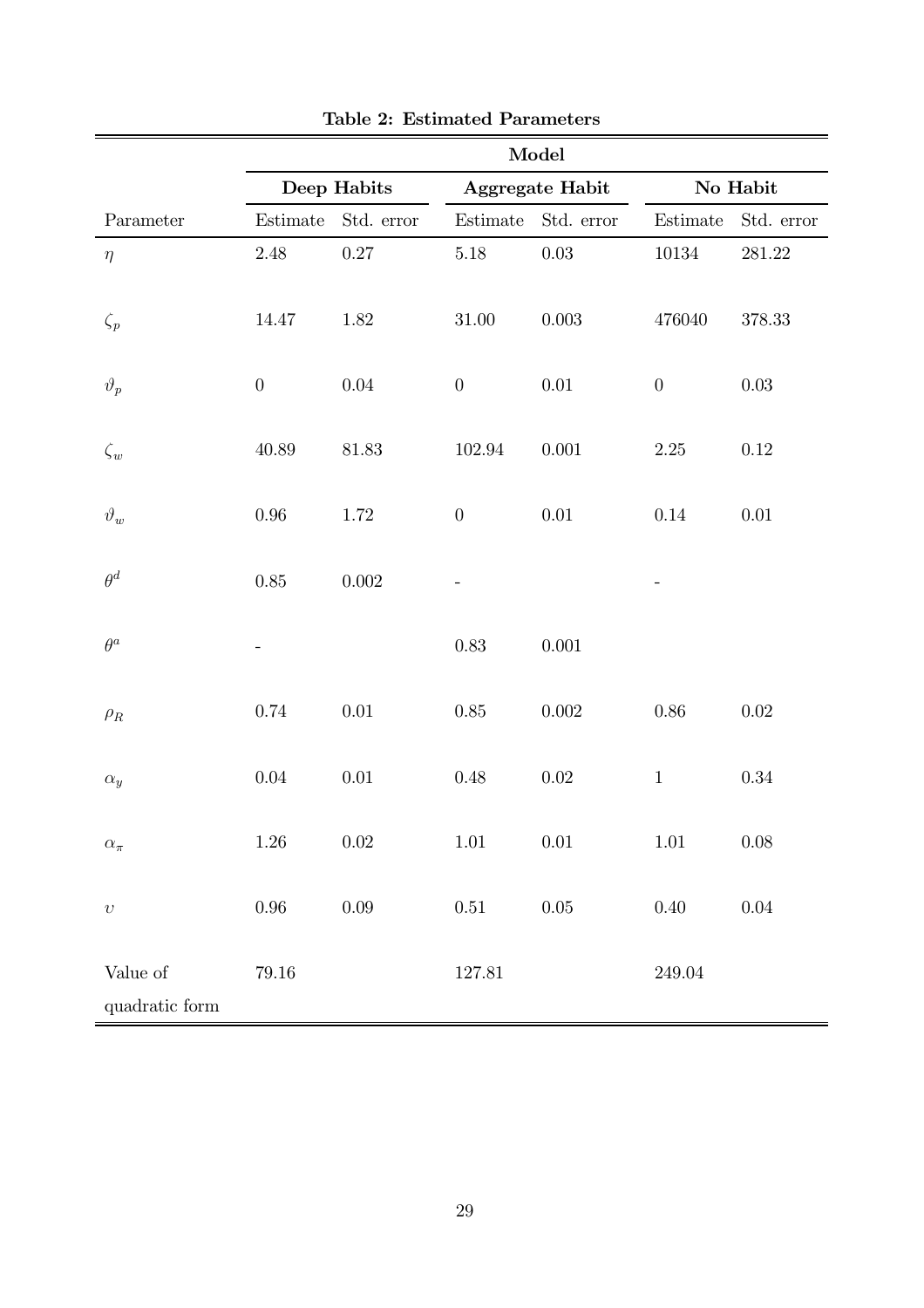|                            | Model            |            |                  |            |                                             |            |
|----------------------------|------------------|------------|------------------|------------|---------------------------------------------|------------|
|                            | Deep Habits      |            | Aggregate Habit  |            | No Habit                                    |            |
| Parameter                  | Estimate         | Std. error | Estimate         | Std. error | $\begin{array}{c} \rm Estimate \end{array}$ | Std. error |
| $\eta$                     | $3.19\,$         |            | 3                |            | 3                                           |            |
| $\zeta_p$                  | $10.18\,$        | $0.30\,$   | $24.23\,$        | $0.28\,$   | 33.72                                       | $135.5\,$  |
| $\vartheta_p$              | $\boldsymbol{0}$ | $0.01\,$   | $\boldsymbol{0}$ | $0.003\,$  | $\boldsymbol{0}$                            | $0.01\,$   |
| $\zeta_w$                  | $31.29\,$        | $8.65\,$   | $188.3\,$        | $0.04\,$   | 34.20                                       | $137.25\,$ |
| $\vartheta_w$              | $0.99\,$         | $0.25\,$   | $\boldsymbol{0}$ | $0.01\,$   | $\boldsymbol{0}$                            | $0.01\,$   |
| $\theta^d$                 | $0.86\,$         | 0.001      |                  |            |                                             |            |
| $\theta^a$                 |                  |            | $0.88\,$         | $0.001\,$  |                                             |            |
| $\rho_R$                   | $0.74\,$         | $0.004\,$  | $0.77\,$         | $0.004\,$  | 0.76                                        | 0.02       |
| $\alpha_y$                 | $\boldsymbol{0}$ | $0.01\,$   | $\boldsymbol{0}$ | $0.005\,$  | $\boldsymbol{0}$                            | $0.09\,$   |
| $\alpha_\pi$               | 1.49             | $0.02\,$   | 1.01             | $0.01\,$   | $1.01\,$                                    | $0.13\,$   |
| $\upsilon$                 | $0.90\,$         | $0.09\,$   | $0.93\,$         | $0.09\,$   | $0.61\,$                                    | $0.06\,$   |
| Value of<br>quadratic form | $81.95\,$        |            | 158.32           |            | $261.83\,$                                  |            |

|  |  |  |  | Table 3: Estimated Parameters with Constrained Markup |  |
|--|--|--|--|-------------------------------------------------------|--|
|--|--|--|--|-------------------------------------------------------|--|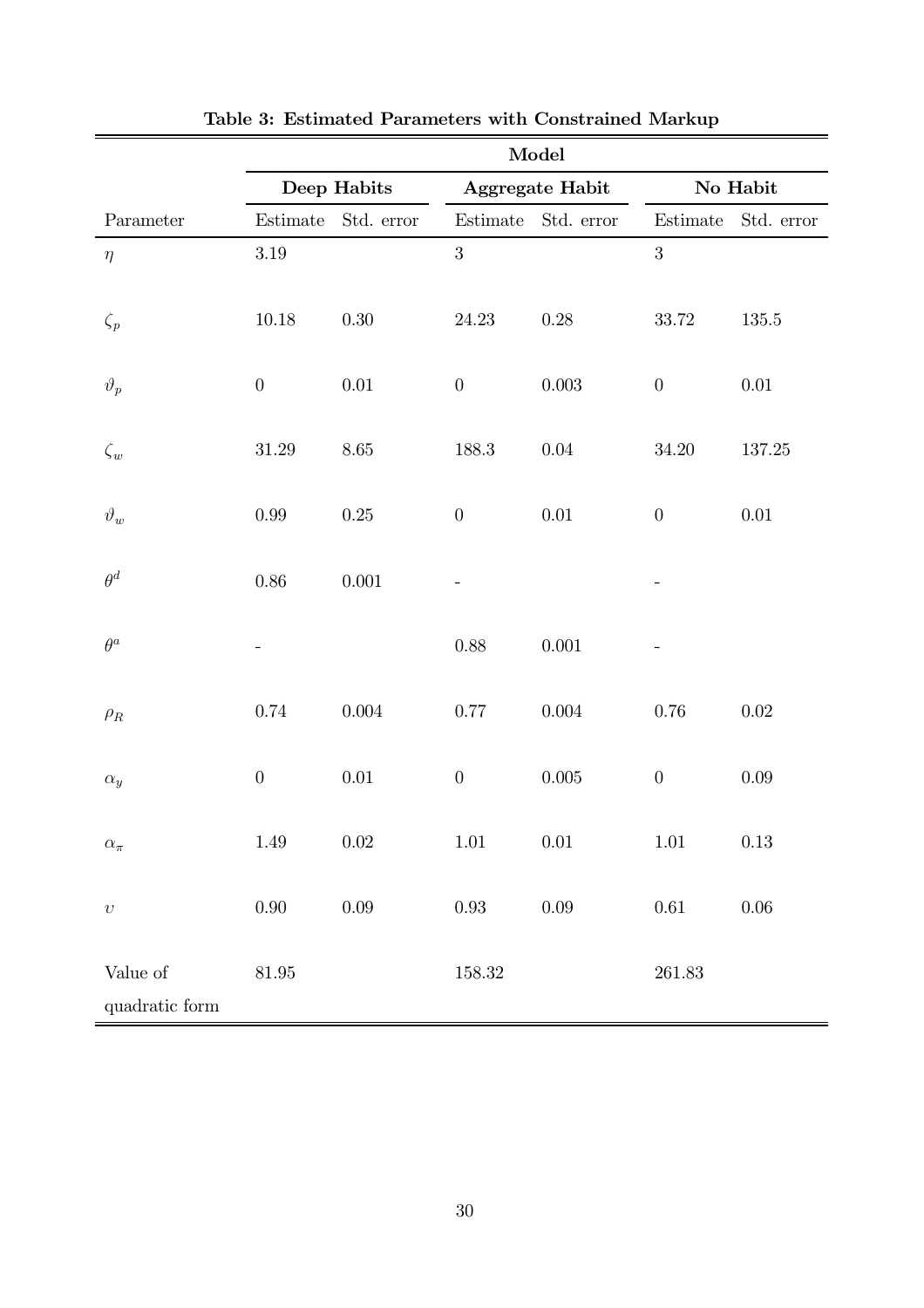|                | Sample   |                     |                  |                     |  |
|----------------|----------|---------------------|------------------|---------------------|--|
|                |          | 1954:2-1979:2       | 1979:3-2008:2    |                     |  |
| Parameter      |          | Estimate Std. error |                  | Estimate Std. error |  |
| $\eta$         | 3.91     | $0.84\,$            | 5.76             | 1.42                |  |
| $\zeta_p$      | 6.36     | $4.99\,$            | 10.53            | 14.06               |  |
| $\vartheta_p$  | $0.00\,$ | $0.75\,$            | $0.00\,$         | 0.62                |  |
| $\zeta_w$      | 7.73     | $75.08\,$           | 3.47             | 9.15                |  |
| $\vartheta_w$  | $1.00\,$ | $0.83\,$            | $0.95\,$         | $1.77\,$            |  |
| $\theta^d$     | 0.89     | $0.003\,$           | $0.90\,$         | 0.003               |  |
| $\rho_R$       | 0.74     | $0.02\,$            | $0.66\,$         | $0.01\,$            |  |
| $\alpha_y$     | $1.00\,$ | $0.12\,$            | $\boldsymbol{0}$ | $0.01\,$            |  |
| $\alpha_{\pi}$ | $1.01\,$ | 0.04                | 2.14             | 0.11                |  |
| $\upsilon$     | 0.74     | 0.07                | 0.93             | 0.09                |  |

| Table 4: Sub-Sample Stability |  |
|-------------------------------|--|
|                               |  |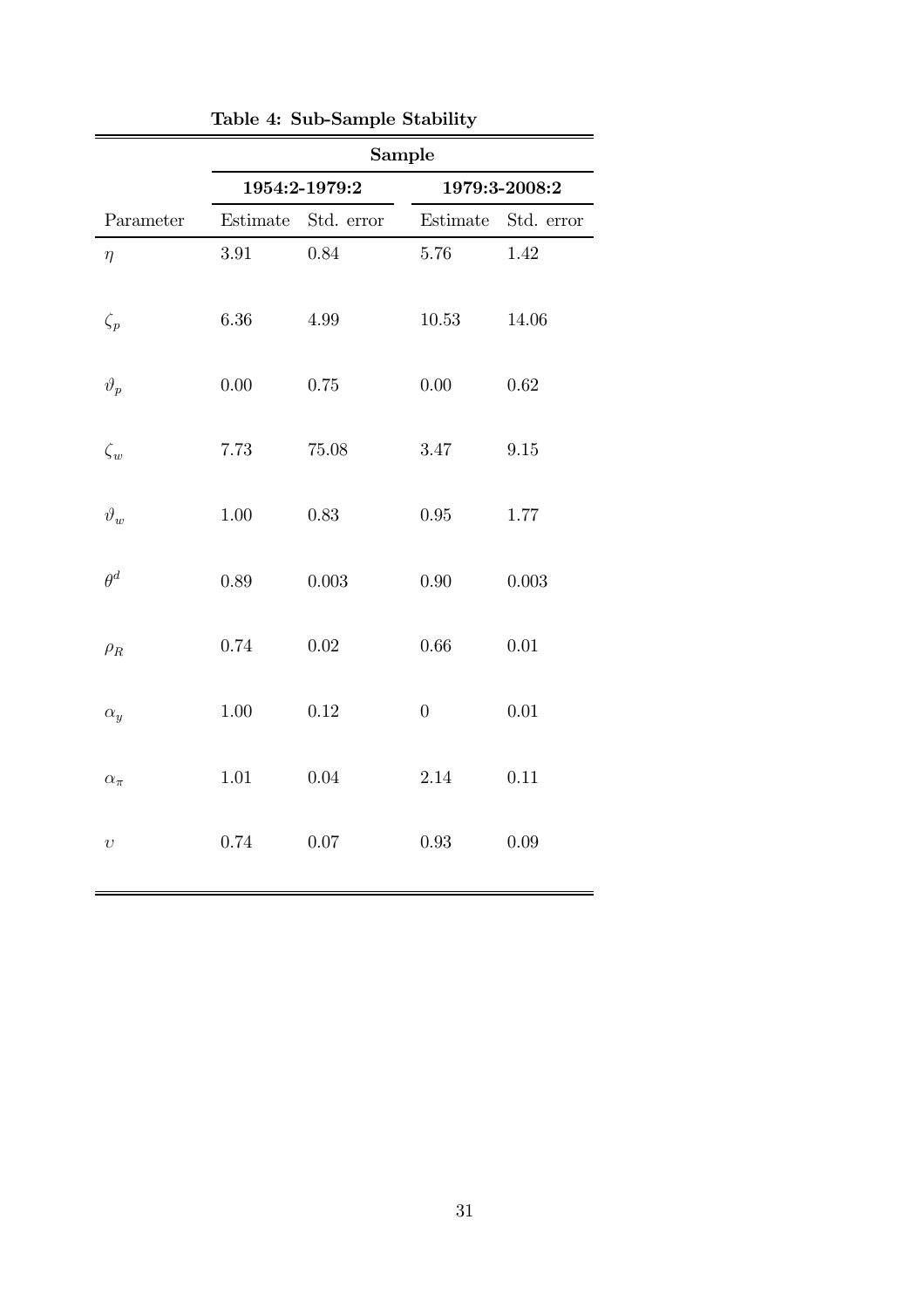

Figure 1: The impact of a 1 standard error decline in the federal funds rate in the US (grey areas represent 95 percent confidence intervals)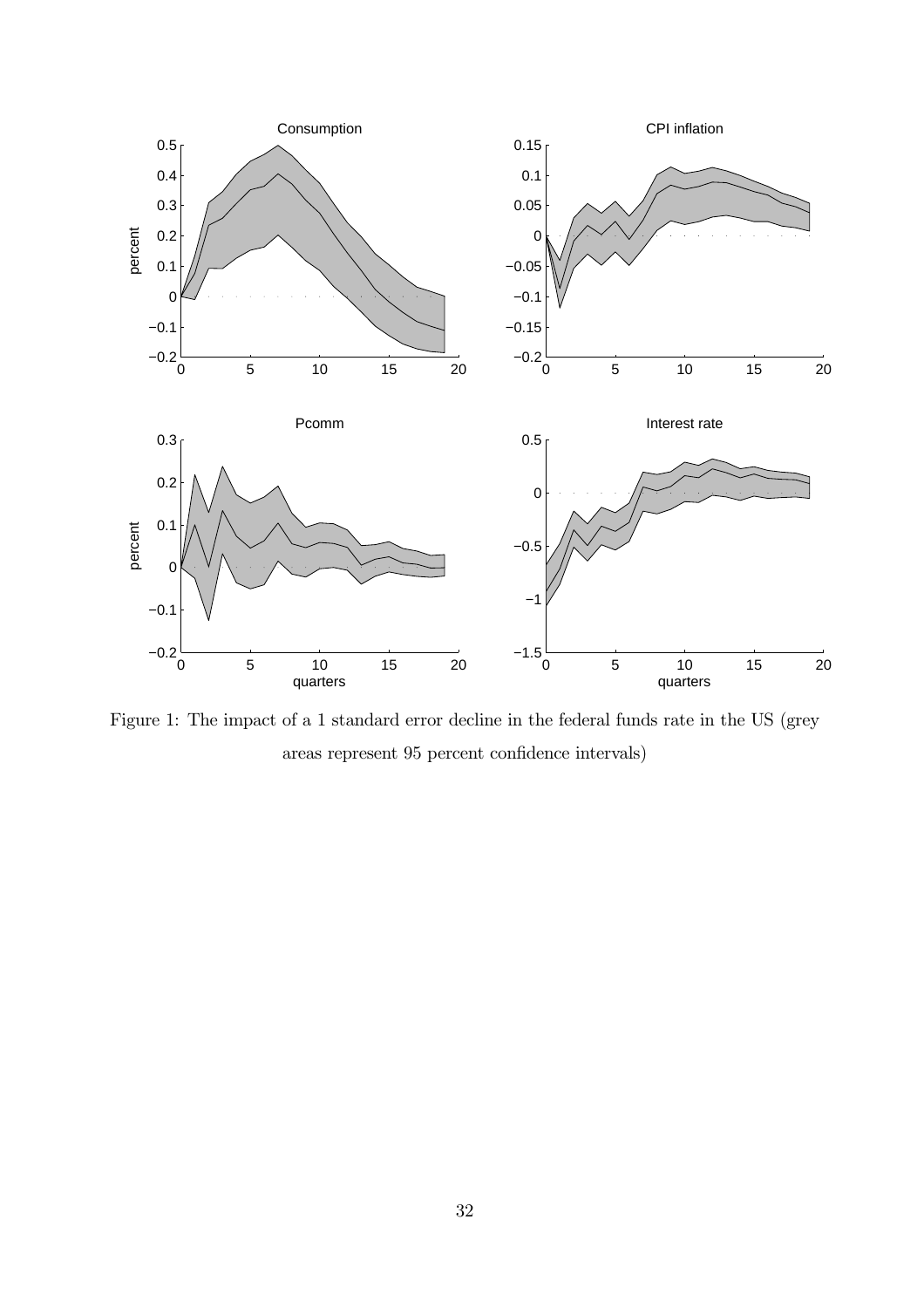

Figure 2: The VAR based impulse responses to a monetary policy shock in the deep habits model (lines with circles: model; full drawn line: data)



Figure 3: The VAR based impulse responses to a monetary policy shock in the aggregate habits model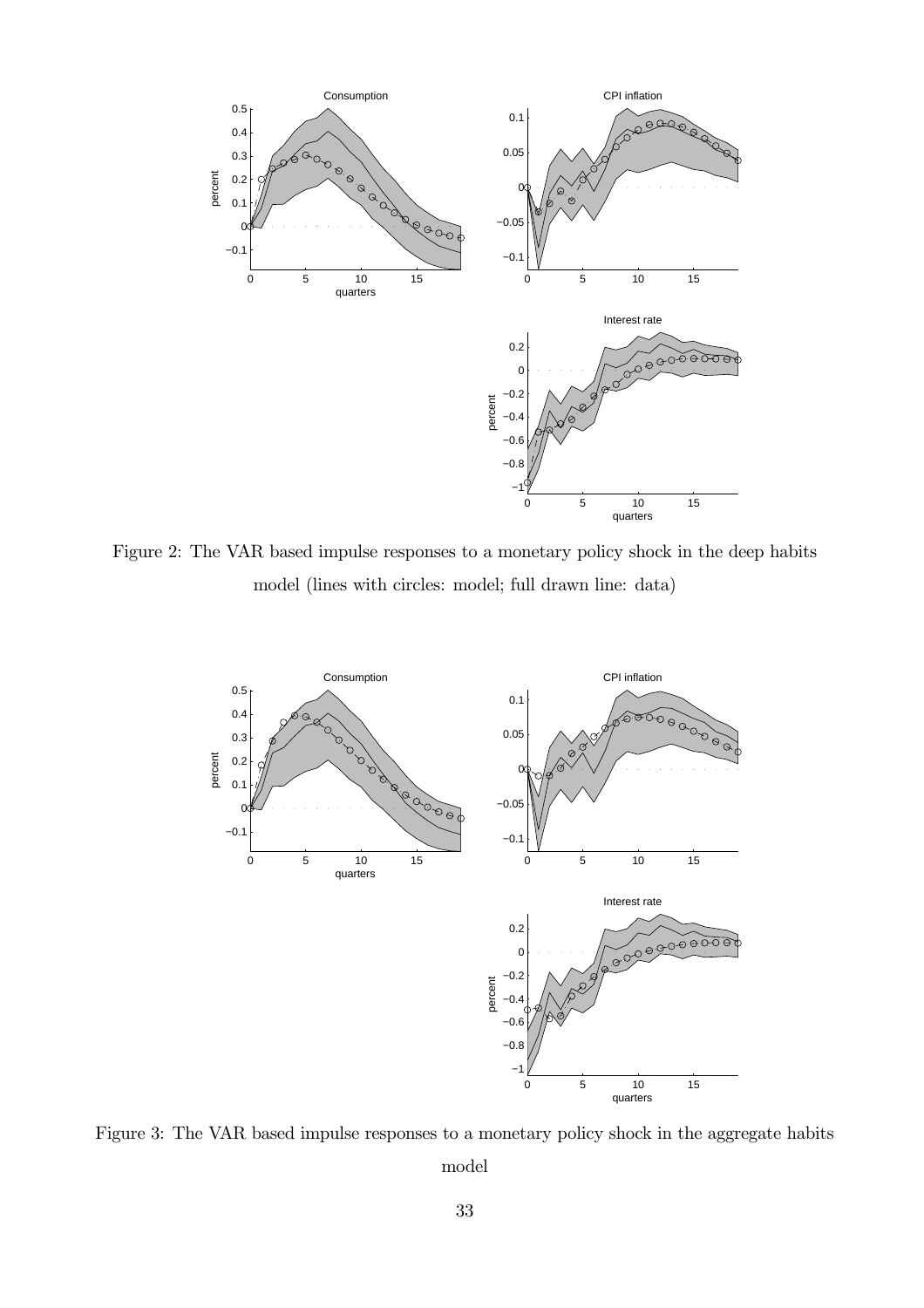

Figure 4: The VAR based impulse responses to a monetary policy shock in the model with no habits



Figure 5: The exact impulse responses to a monetary policy shock in the deep habits model.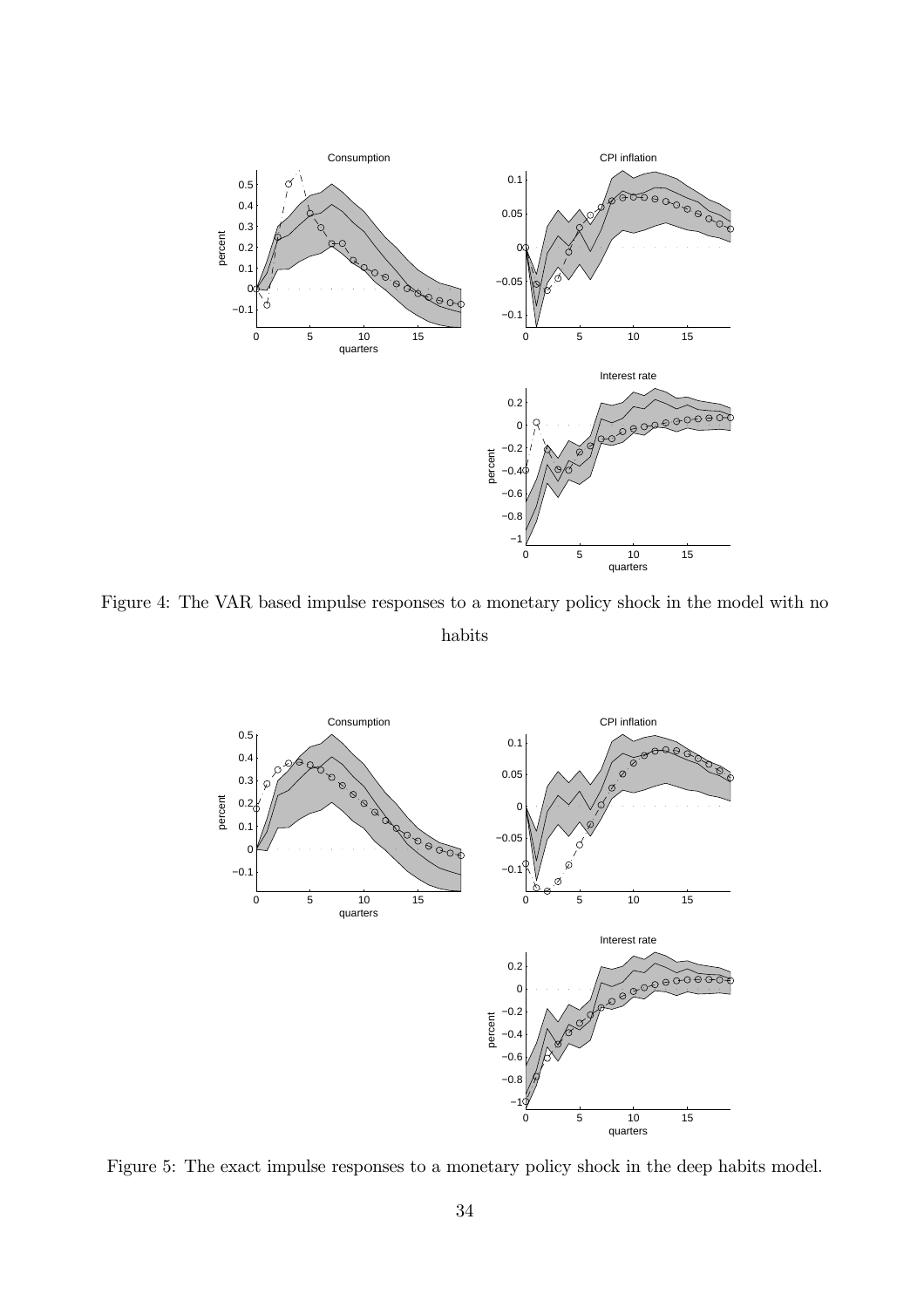

Figure 6: The exact impulse responses to a monetary policy shock in the aggregate habits model.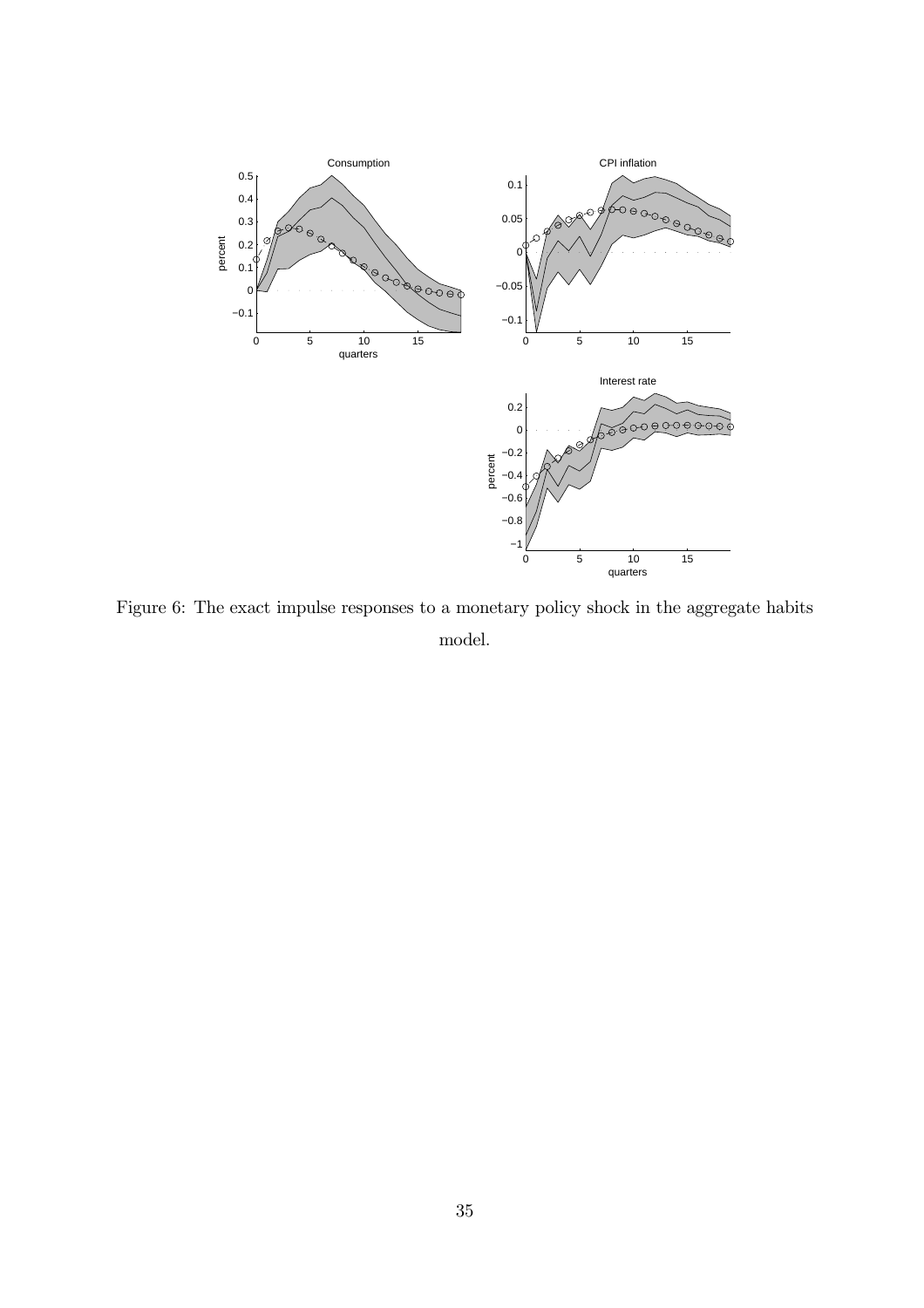

Figure 7: Markup dynamics (line with circles: Deep habits; Line with crosses: Aggregate habit model using deep habit parameter estimates; Line with boxes: Aggregate habit model with deep habit parameters)